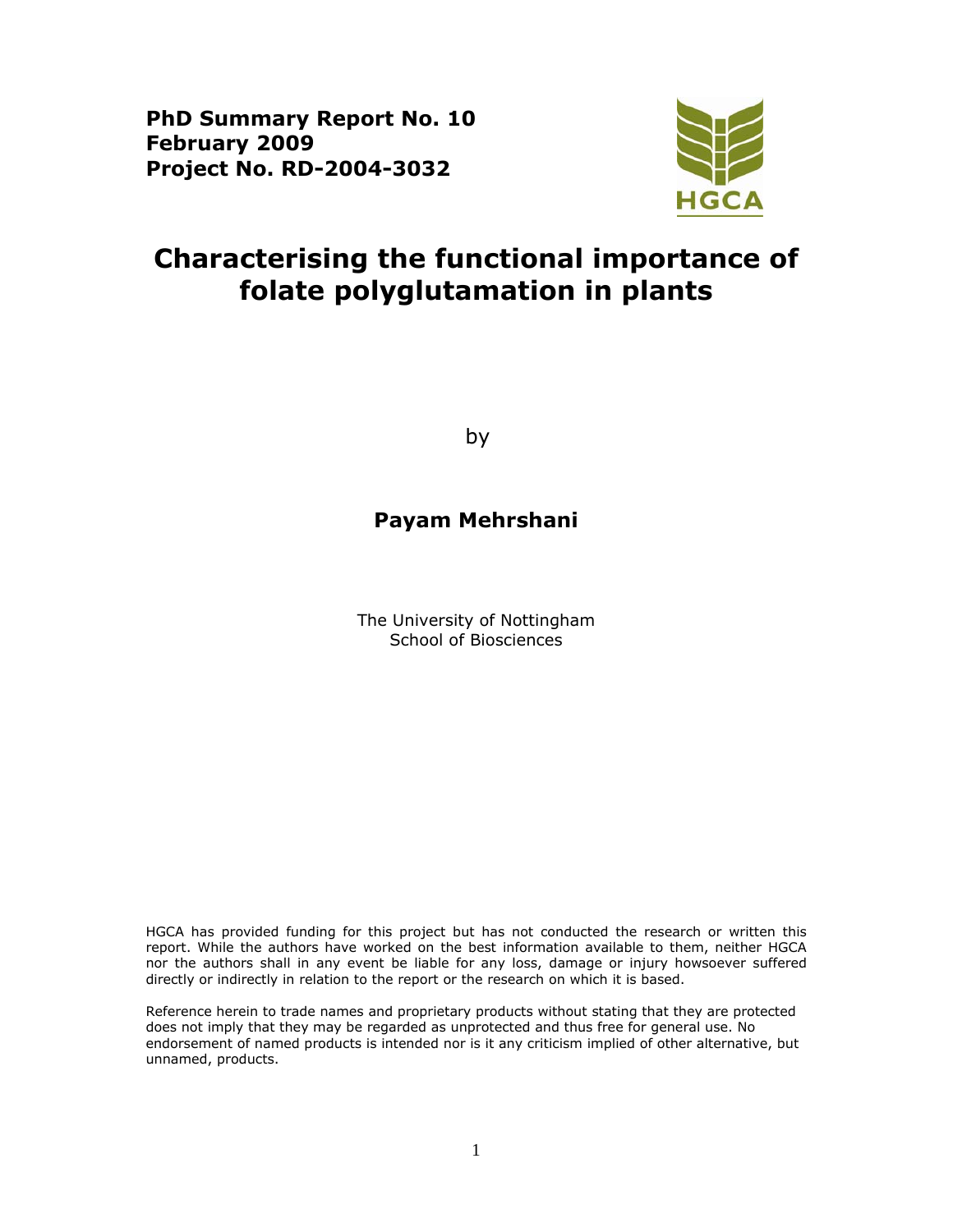## **CONTENTS**

| β-Glucuronidase staining and seedling clarification  15 |  |
|---------------------------------------------------------|--|
|                                                         |  |
|                                                         |  |
|                                                         |  |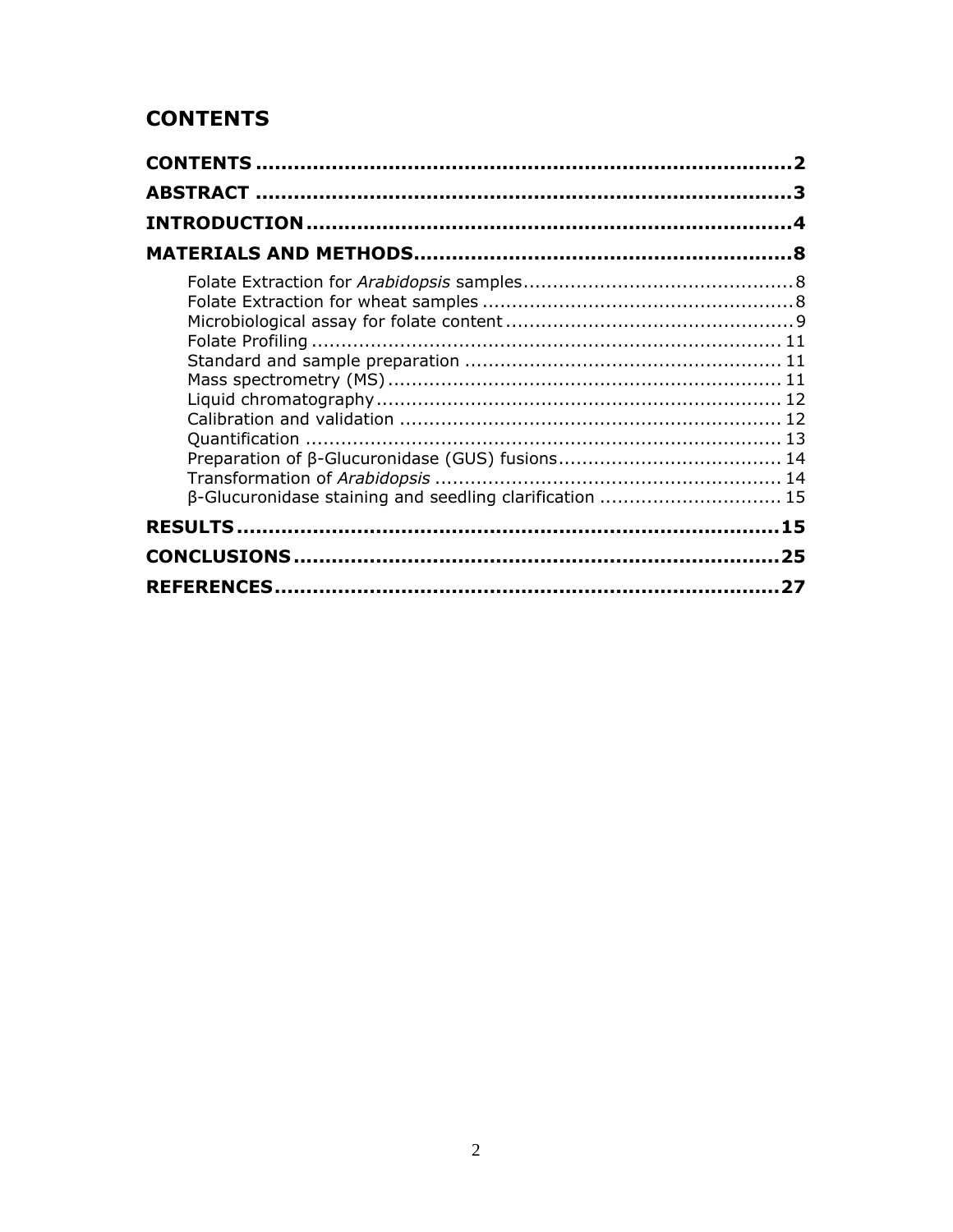## **ABSTRACT**

Folate cannot be synthesized by humans and plant food is the main source of this essential vitamin. Folate deficiency can have severe health consequences such as birth defects e.g. spina bifida, and marginal deficiency may impact on cardiovascular vascular diseases and certain cancers. Research suggests that folate intake needs to increase to improve human health. In the USA, cereal-based products are fortified with folic acid and there has been a recommendation for its introduction into the UK. There is some concern over fortification with folic acid since this is not the "natural form" of folate. This project aimed to establish the potential to harness natural variation to enhance folate content in wheat.

The potential for natural variation was demonstrated by a three fold range of folate levels within a population of the model plant *Arabidopsis*. The total folate levels were then determined in the seed from a range of elite wheat lines. In this case there was minimal natural variation with a range of folate of between 40 and  $55\mu$ g.100g<sup>-1</sup>. The term folate encompasses a wide range of related compounds. The project developed a novel technique to profile these folates. The method was able to differentiate and quantify around 20 individual folates in *Arabidopsis* leaf samples. When applied to folates from wheat seed, it proved possible to separate and quantify several mono-glutamated folates but there was no evidence for any folates with higher levels of glutamation as found in the leaf tissue. The effect of partial germination on the folate content of the wheat seed was also determined. Germination resulted in a significant increase in total folate, and in particular in the levels of 5-methyl tetrahydrofolate, but again only mono-glutamated forms were detected. An investigation into the physiological role of polyglutamation was thus carried out using *Arabidopsis.* Three isoforms of folylpolyglutamate synthase (FPGS) were identified - cytoplasmic (cFPGS), mitochondrial (mFPGS) or plastid (pFPGS). The expression of these within the plant and the effect of knocking out their activity on growth and folate metabolism was examined. Spatial expression, particularly for cFPGS and pFPGS was observed. There was minimal phenotypic response to knocking these enzymes out individually, although silencing of pFPGS appears to have the most significant impact on the accumulation of polyglutamated forms of folate.

3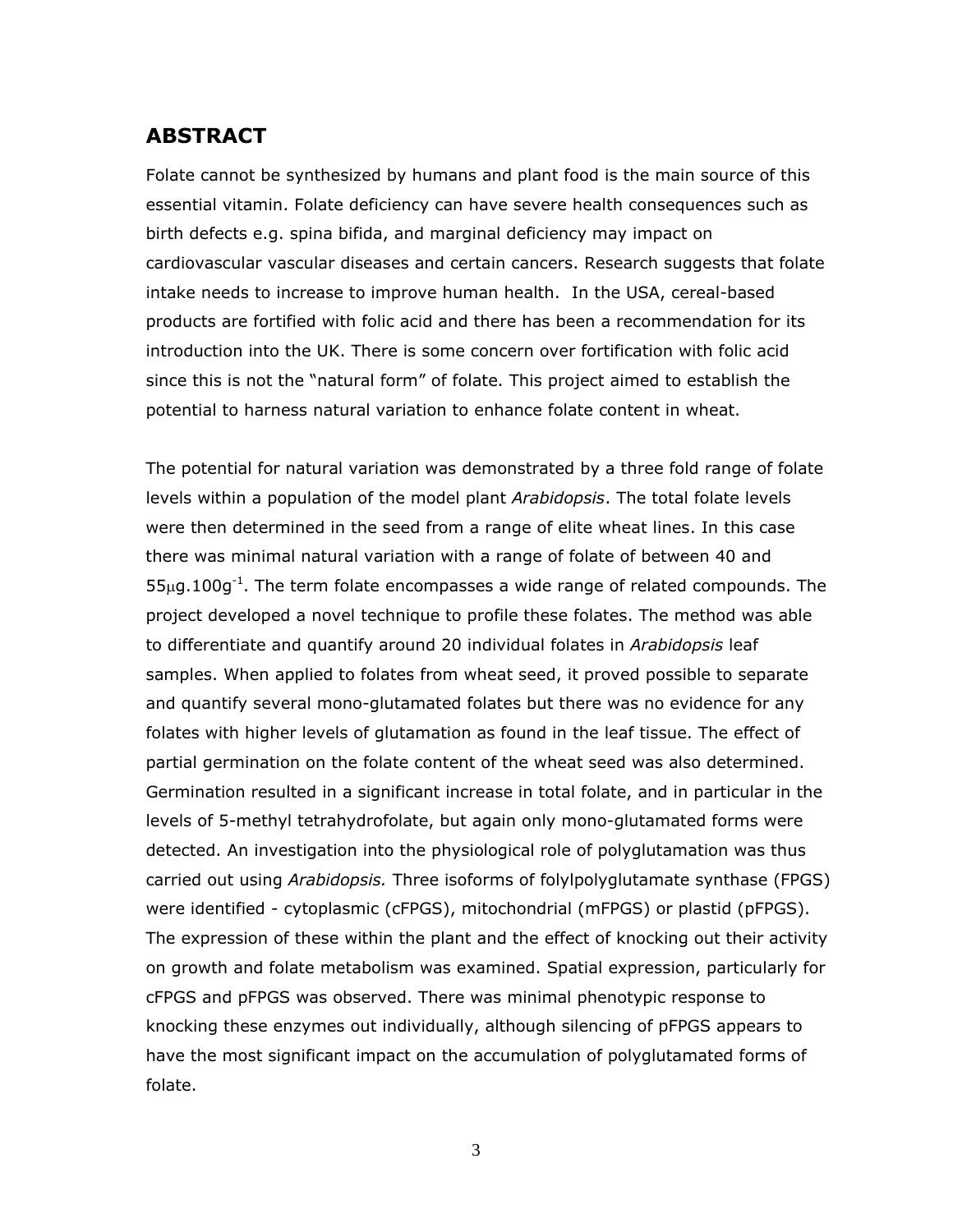## **INTRODUCTION**

Folate, or vitamin  $B<sub>9</sub>$ , cannot be synthesized by humans and animals; plant food is the main source of this essential vitamin (Scott *et al.,* 2000). Folate deficiency can have severe health consequences. There is a definite link to birth defects such as spina bifida (Brzozowska *et al.* 2004) and women are strongly recommended to take folate supplements prior to conception and during the early stages of pregnancy. However, marginal folate deficiency also results in an increased plasma homocysteine level and this is an emerging risk factor for cardiovascular vascular diseases such as heart attacks and strokes and certain cancers (Finglas *et al.,* 2003). The reference nutrient intake for folate has been set at  $200\mu$ g/day in the UK but the recommended dietary allowance in the US is twice this value. The average daily intake of folate within the UK has been estimated to be between 200 $\mu$ g and 300μg/day dependent on age and gender but research suggests that this current intake needs to increase two to three-fold to significantly improve human health (Scott *et al.,* 2000).

There are essentially three different strategies to increase folate intake; supplementation, food fortification, and higher intake of folate-rich foods, in practice all have had limited success. In the USA, cereal-based products have been fortified with folic acid since 1998 (Gregory, 2004); nevertheless, this only increased daily intake to 350-450  $\mu$ g, still below the 600 $\mu$ g thought to be optimal. Furthermore, the majority of the European countries (including the UK) have rejected this move although a recent draft report by the Scientific Advisory Committee on Nutrition has recommended its introduction into the UK (Mayor, 2005). There is still some concern over fortification with folic acid since this is not the "natural form" of folate and requires bioconversion following absorption. Biofortification of folate in food through genetic modification needs to be explored but is likely to meet with consumer opposition in Europe at the present time. The third strategy is to harness natural variation for enhanced folate content in crops of interest and then use conventional breeding approaches to improve current elite lines.

Folate is found in a wide variety of foods (Table 1). The national diet and nutritional survey carried out by the FSA between 2000/01showed that cereals and their

4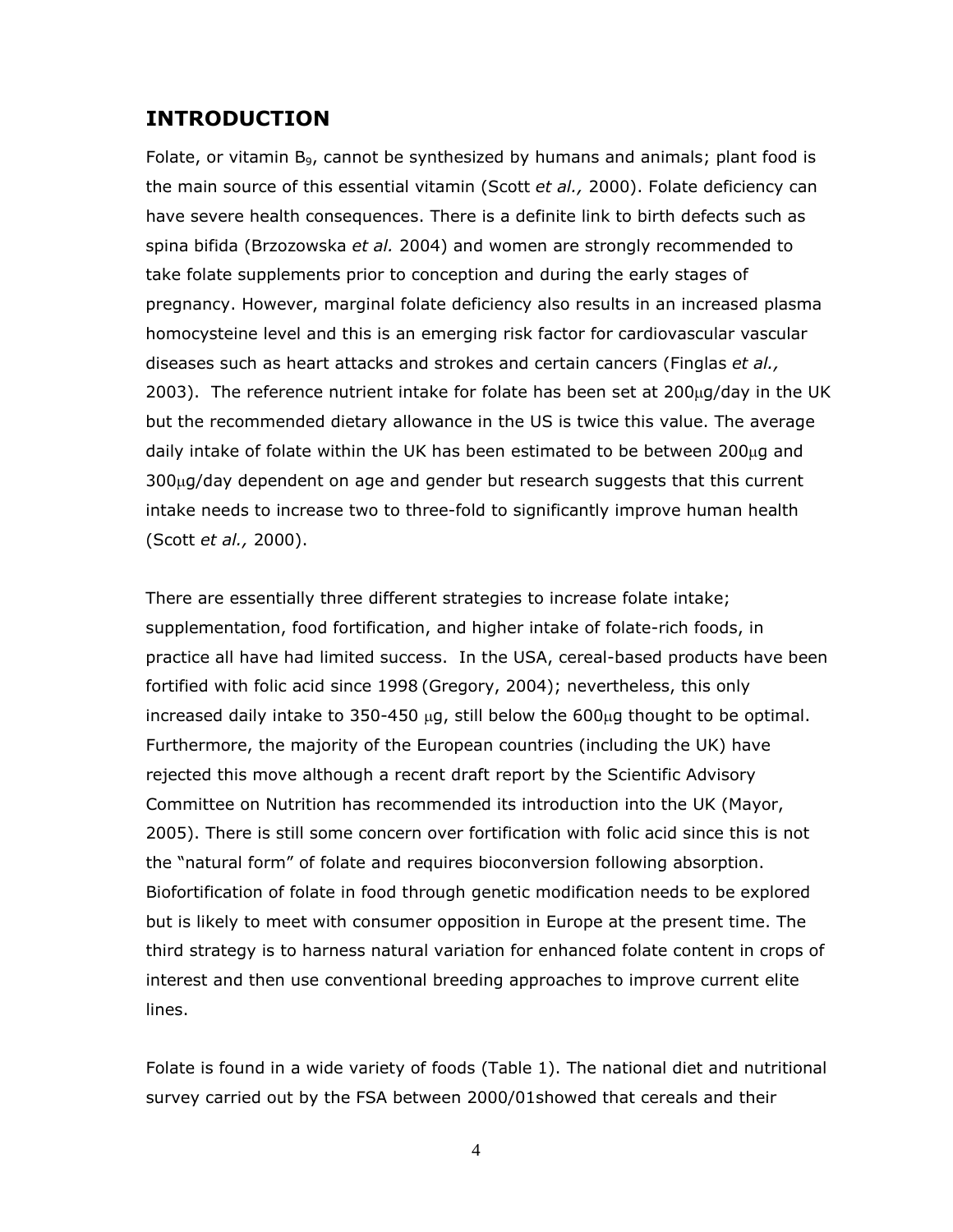products account for around 33% of dietary folate with over half of that attributed to breakfast cereals fortified with folic acid. Vegetables account for 27% of total intake. Some vegetables, such as broccoli represent a rich source of dietary folates with levels of up to 177μg/100g (Rychlik, 2004). Other vegetables may have lower levels of folate but due to the much larger quantities consumed represent major sources of dietary folate. Thus, tomato and potato have around  $20\mu$ g and  $100\mu$ g /100g folate, respectively and potato provides about 10-12% of the normal dietary intake of folate in the UK.

| Food                                 | Amount<br>(µg/100g) |  |  |
|--------------------------------------|---------------------|--|--|
| <b>Cereals &amp; cereal products</b> |                     |  |  |
| Yeast extract                        | 2620                |  |  |
| Fortified breakfast cereals          | 167 - 350           |  |  |
| Granary bread                        | 88                  |  |  |
| Wheatgerm bread                      | 46                  |  |  |
| <b>Fruits</b>                        |                     |  |  |
| Raspberries, raw                     | 33                  |  |  |
| Satsumas                             | 33                  |  |  |
| Oranges                              | 31                  |  |  |
| Grapefruit                           | 26                  |  |  |
| Orange juice                         | 18                  |  |  |
| Avocado                              | 13                  |  |  |
| <b>Vegetables</b>                    |                     |  |  |
| Asparagus, raw                       | 175                 |  |  |
| Black-eye bean curry                 | 140                 |  |  |
| Brussel sprouts, boiled              | 110                 |  |  |
| Spinach, boiled                      | 81                  |  |  |
| Spinach, frozen, boiled              | 52                  |  |  |
| Cabbage, raw                         | 75                  |  |  |
| Broccoli, boiled                     | 64                  |  |  |
| Cauliflower, boiled                  | 51                  |  |  |
| Peas, frozen, boiled                 | 47                  |  |  |
| <b>Meat &amp; meat products</b>      |                     |  |  |
| Chicken livers, fried                | 1350                |  |  |
| Lamb's kidney, fried                 | 70                  |  |  |
| Beef mince, cooked                   | 30                  |  |  |
| Beef sirloin steak, grilled          | 20                  |  |  |

**Table 1** Examples of different foods and their folate content (Holland *et al.*, 1991).

Genetic modification has already been employed to give a 25 fold increase in folate levels within tomato fruit (Diaz *et al.,* 2004) showing that the potential is present to enhance this nutrient in crops. The complex pathway leading to the synthesis of folates in plants has been elucidated over the last 10 years (Rebeille *et al.,* 2006a).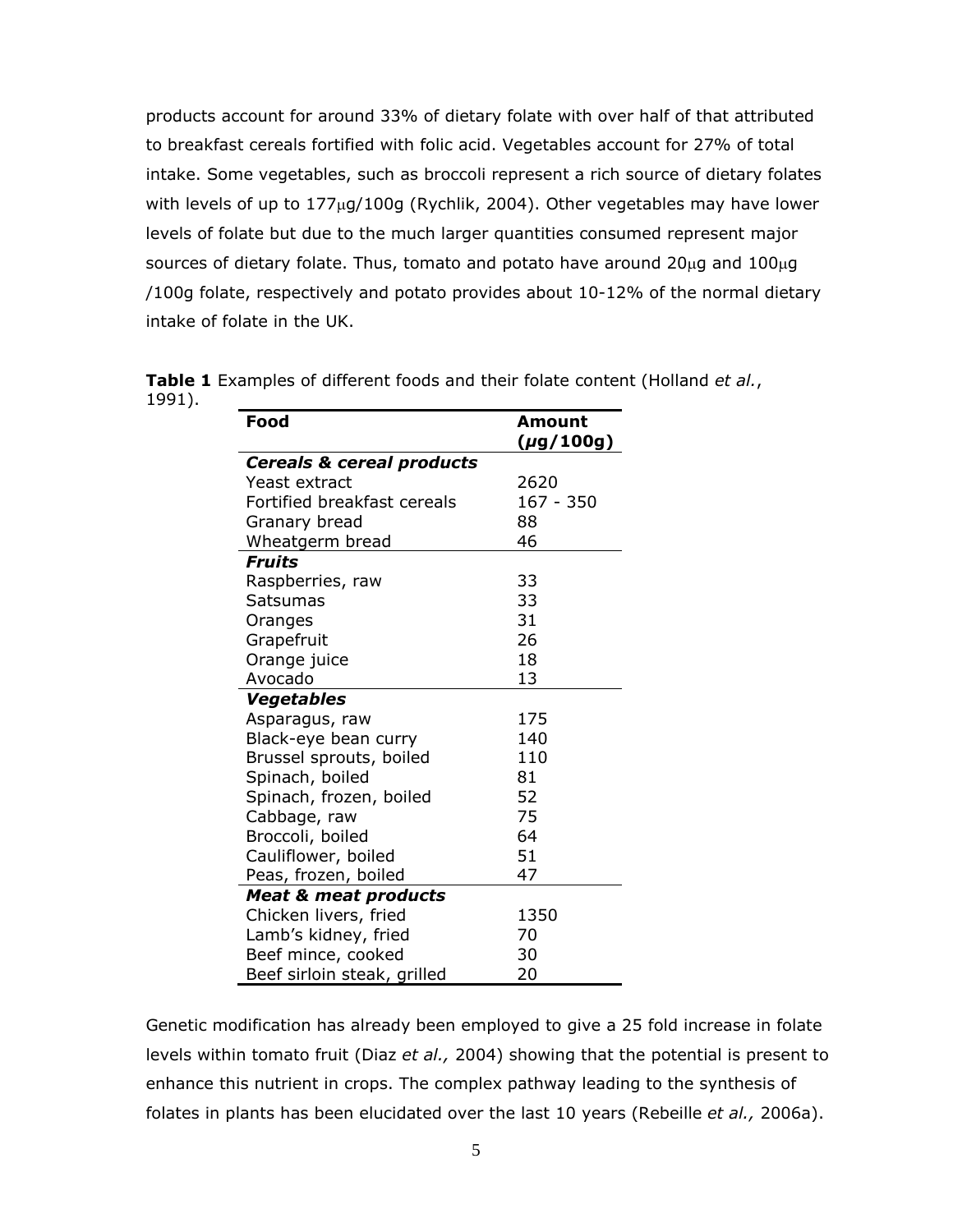Much of the research to elucidate the pathway has been carried out in *Arabidopsis* and tomato (Rebeille *et al.,* 2006a) and this has led to the identification of many biosynthetic enzymes and their corresponding genes in these two organisms. However, important aspects remain unclear in particular the regulation of synthesis and homeostasis.

Folate is a generic term for a range of structurally related compounds that exhibit a common vitamin activity based on the parent structure of folic acid (pteroyl-L-monoglutamic acid). They basically consist of a pteroate head group linked to one or more glutamate residues through a PABA linkage (Figure 1). Variations occur in the substitutions of the pteroate head group and in the number of glutamic acid residues in the "tail". Figure 1 actually shows the tetrareduced form of this molecule 5,6,7,8-tetrahydropteroyl-*γ*-glutamate (THF) which serves as a coenzyme in the body.





The pteroate head group of folate can exist in a number of oxidative states and can be associated with either mono or polyglutamated chains. The polyglutamation may impact on the bioavailability of folate from the diet since folates require deglutamation to a mono glutamated form in the gut prior to uptake by the reduced folate carrier. However, the significance of this for bioavailability is unclear (Gregory *et al.,* 2005). Some studies have suggested that the bioavailability of heptaglutamated folate may be as little as 40 or 50% that of the monoglutamated equivalent (Melse-Boonstra *et al.,* 2004) whilst other studies have demonstrated no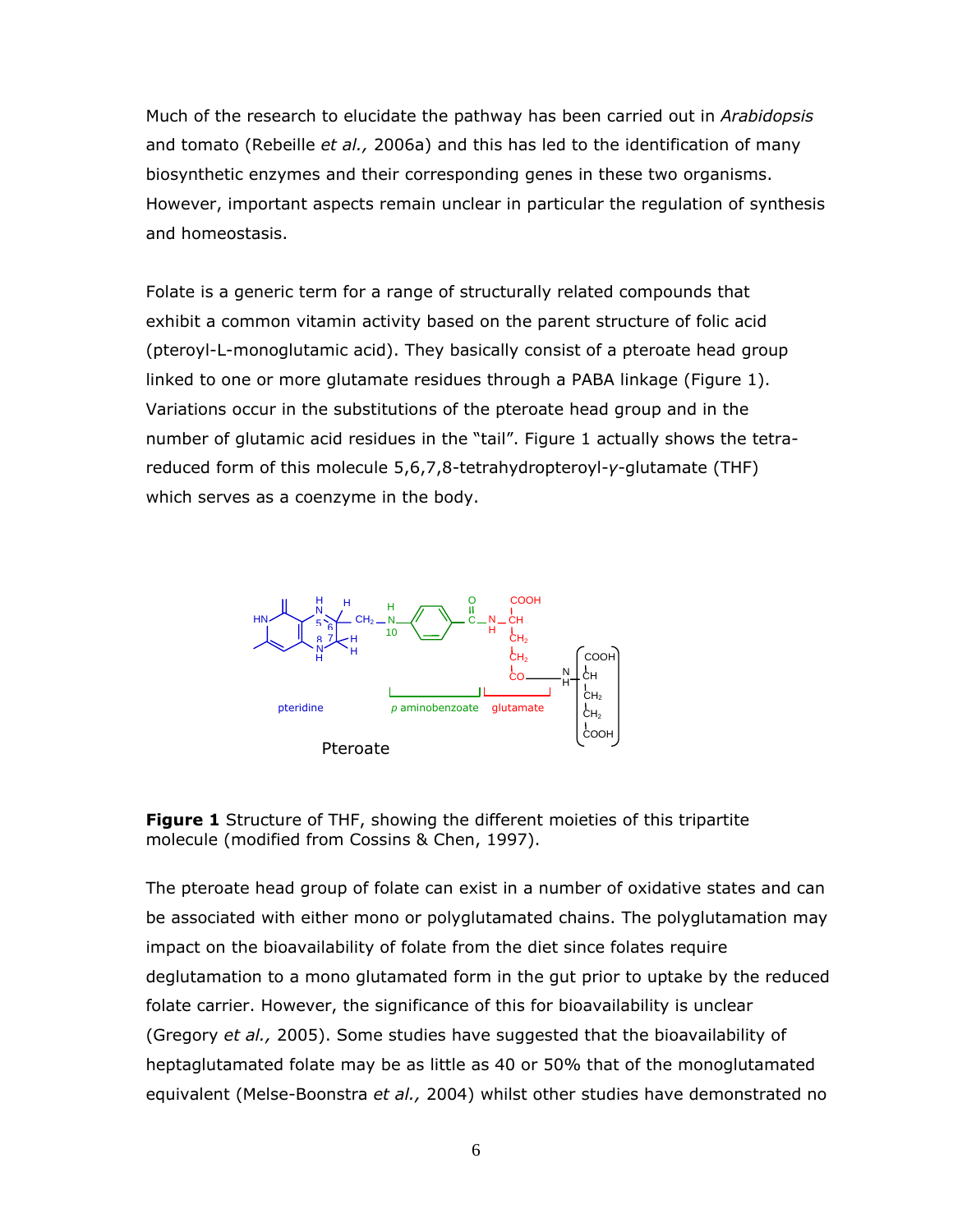effect (Boddie *et al.,* 2000). Thus it is important that any approach to enhance folate accumulation must also take into account the form in which the folate is present. This requires the technical ability to profile folates in plant tissues.

The *de novo* biosynthetic pathway for THF is found in organisms from different kingdoms, including fungi, prokaryota, and plantae. Due to the structural properties of this molecule, the general biosynthetic pathway is conserved among the different organisms. The biosynthesis of folate is complicated but basically occurs in the following order: first the pteridine and the *p*ABA moieties must be formed from GTP and chorismate, respectively. This is followed by their condensation, glutamylation, and reduction to produce 5,6,7,8 tetrahydropteroyl-*γ*-glutamate (THF). Addition of the polyglutamyl tail is the final step of this pathway, leading to THF-polyglutamate biosynthesis (Hanson & Gregory III, 2002).

Three compartments, namely cytoplasm, plastid and mitochondria are involved in the biosynthesis of folate in plants. Additionally, the folate salvage reactions incorporate a fourth compartment, the vacuole. In plants, five reactions are required to produce the polyglutamylated form of THF within the mitochondria. The reaction starts with the bifunctional enzyme hydroxymethyldihydropterin pyrophosphokinase/ Dihyropteroate synthase (HPPK/DHPS) phosphorylating the hydroxymethyldihydropterin, followed by its attachment to the pABA moiety, thus forming dihydropteroate (Rébeillé *et al.*, 2006b). The next step in the pathway is catalysed by the ATP-dependent dihydrofolate synthetase (DHFS) which leads to the attachment of one glutamate residue to the carboxyl moiety of pABA to form dihydrofolate  $(H_2PteGlu_1)$ . This molecule is then reduced by the bifunctional enzyme dihydrofolate reductase/thymidylate synthase (DHFR/TS) to form THF. The monoglutamate THF molecule can then be further glutamylated through the action of folylpolyglutamate synthetase (FPGS) in the three compartments involved in THF synthesis (Rébeillé *et al.*, 2006b).

7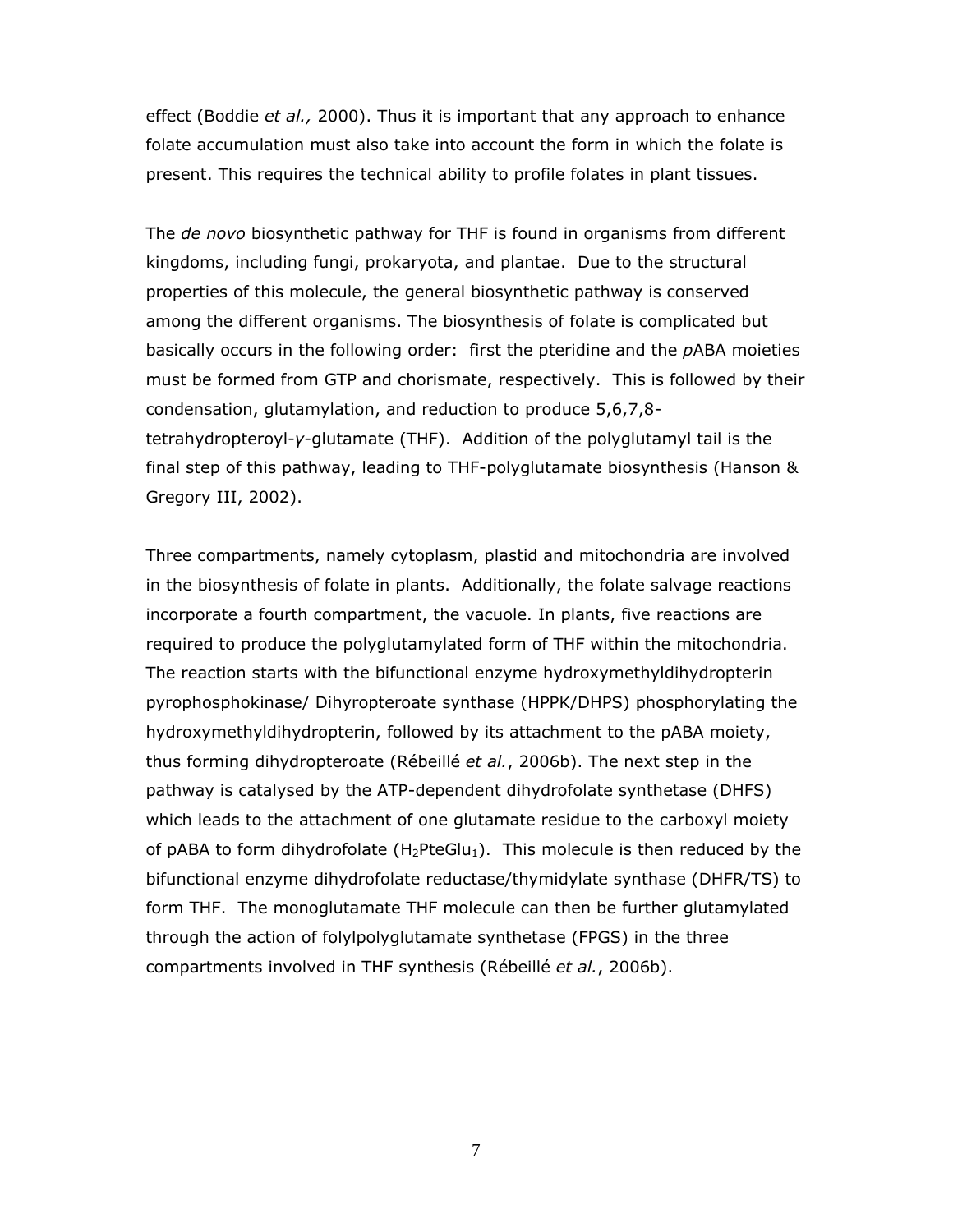## **MATERIALS AND METHODS**

#### **Folate Extraction for** *Arabidopsis* **samples**

Samples consisting of 200mg plant material were homogenised within a microfuge tube using a micro-pestle. Further homogenisation was conducted after the addition of  $470\mu$ L ice-cold 95% methanol/extraction buffer [75mM KH<sub>2</sub>PO<sub>4</sub>, 0.4M ascorbic acid, 0.8% 2-mercaptoethanol, pH 6.0], samples were then used for either microbiological assay or folate profiling. For profiling 30μL of an internal standard mixture [0.1 mg/mL of each of methotrexate, triglutamic acid and hexaglutamic acid (1:1:1  $v/v$ ]. The sample extracts were then centrifuged (12000g, 5 min, 4 $^{\circ}$ C), and the supernatants were filtered through a 0.45 mm Whatman Vectaspin microfilter (12000g, 10 min, 4°C). They were then evaporated to dryness under nitrogen gas to approximately 20μL, and re-suspended in 200 $\mu$ L of extraction buffer [75mM KH<sub>2</sub>PO<sub>4</sub>, 52mM ascorbic acid, 0.1% 2mercaptoethanol, pH 6.0] prior to analysis. Samples for analysis were maintained at 48°C in a HPLC autosampler before analysis by LC/MS/MS. The ability of the extraction procedure to maintain folate stability and enzyme inhibition was verified using a range of mono- and polyglutamated folate standards, both in the presence and absence of a plant-derived matrix.

#### **Folate Extraction for wheat samples**

Samples (5g) of wheat seed were homogenized using a ball mill (2 min @30f/s). Extraction buffer (EB) - 0.1M NaPO<sub>4</sub> pH 6.2- was brought to the boil and Na ascorbate (5g/L of extraction buffer) added. Then 80mL of the EB was added to the ground wheat sample and then incubated at  $90^{\circ}$ C for 10 min. This was then transferred to a 100mL volumetric flask and the volume made to 100mL by the addition of extraction buffer. Samples were then either assayed for folate content using the microbiological assay or treated as for *Arabidopsis* for folate profiling.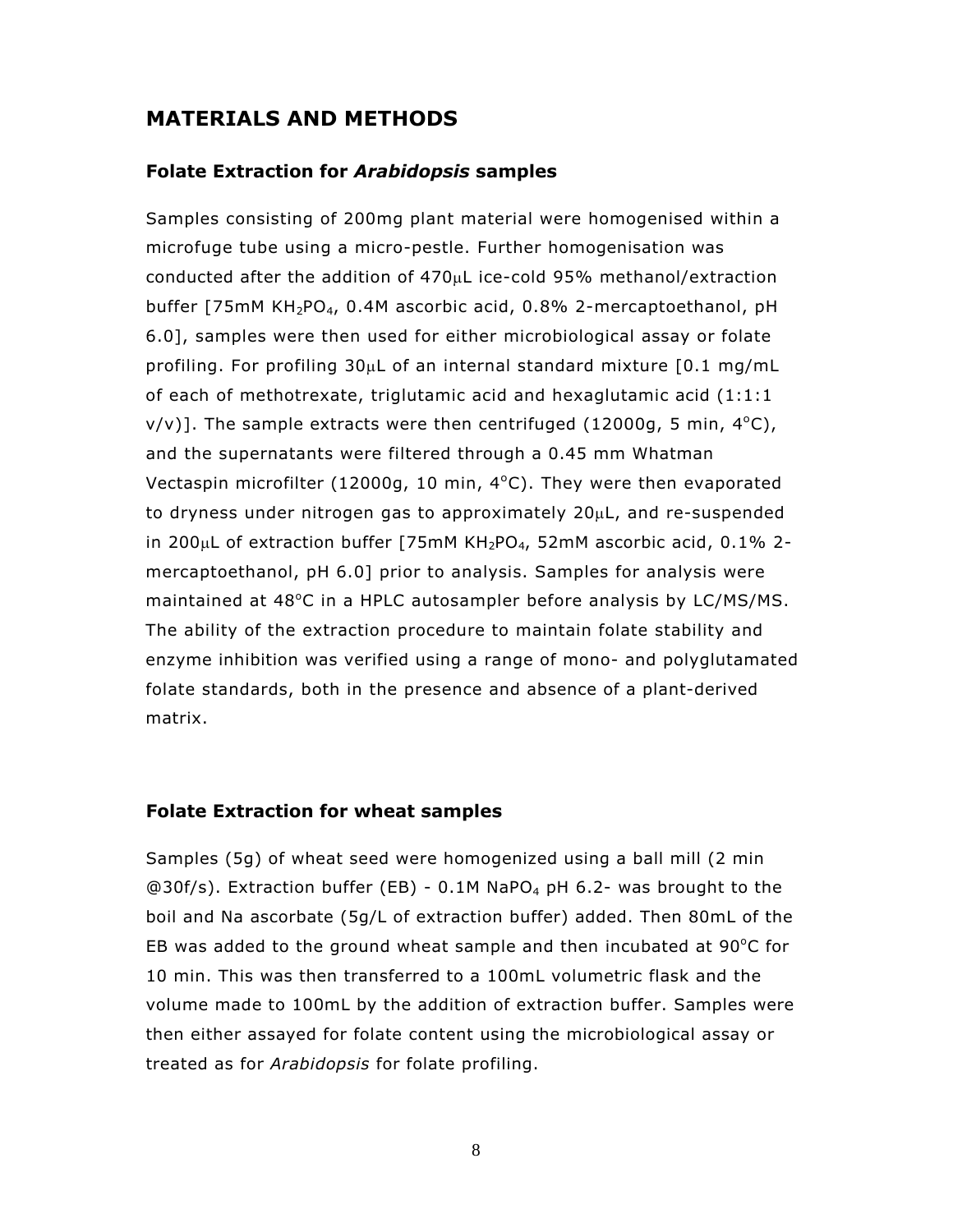#### **Microbiological assay for folate content**

Preparation of media (once prepared media was autoclaved to sterilise and stored in the fridge):

Lactobacilli agar: 4.8g added to 100mL water and boiled for 2-3 min, 2mL aliquots were then dispensed into Bijou bottles and autoclaved.

Lactobacilli broth (LB): 7.6g was added to 200mL water and boiled for 2-3 min. Once cooled 10mL aliquots were dispensed into thick-walled glass test-tubes, capped with bacticaps and autoclaved.

Folic Acid Casei Medium (FACM): 23.5g was added to 500mL water and boiled for 1-2 mins, once cooled 0.5g ascorbic acid was added and the pH was adjusted to 6.2, with 1M acetic acid or NaOH. Aliquots of 10mL were placed in test-tubes with Bacticaps and 100ml aliquots were placed in 200mL screw top Duran bottles and autoclave for 5 min only at  $121^{\circ}$ C.

Sub-culturing *Lactobacillus rhamnosus* NCIMB 6375: this strain belongs to ACDP Group 1, defined as 'a biological agent unlikely to cause human disease' but it should not be assumed that infection can never occur. Cultures are maintained as stabs in agar medium in the fridge and transferred to LB when required for assays and preparing fresh stabs (monthly).

#### Deconjugation:

Human plasma deconjugase was prepared by adding 20mL 1M L-cysteine (3.15g in 20mL water) to freeze-dried 5mL plasma (Sigma product no. P9523). Up to 9.6mL, but usually less than mL extract, is placed in a thick-walled screw top tube, 0. mL plasma solution is added and the volume made up to 10mL with fresh extraction buffer. A blank is prepared without sample. Incubate at 37°C for 60 min. (maximum 2h). Heat at 90°C for 20 min. After cooling transfer to a 2mL volumetric and make up to volume with fresh extraction buffer. Filter and store several aliquots in microtubes at  $-20^{\circ}$ C.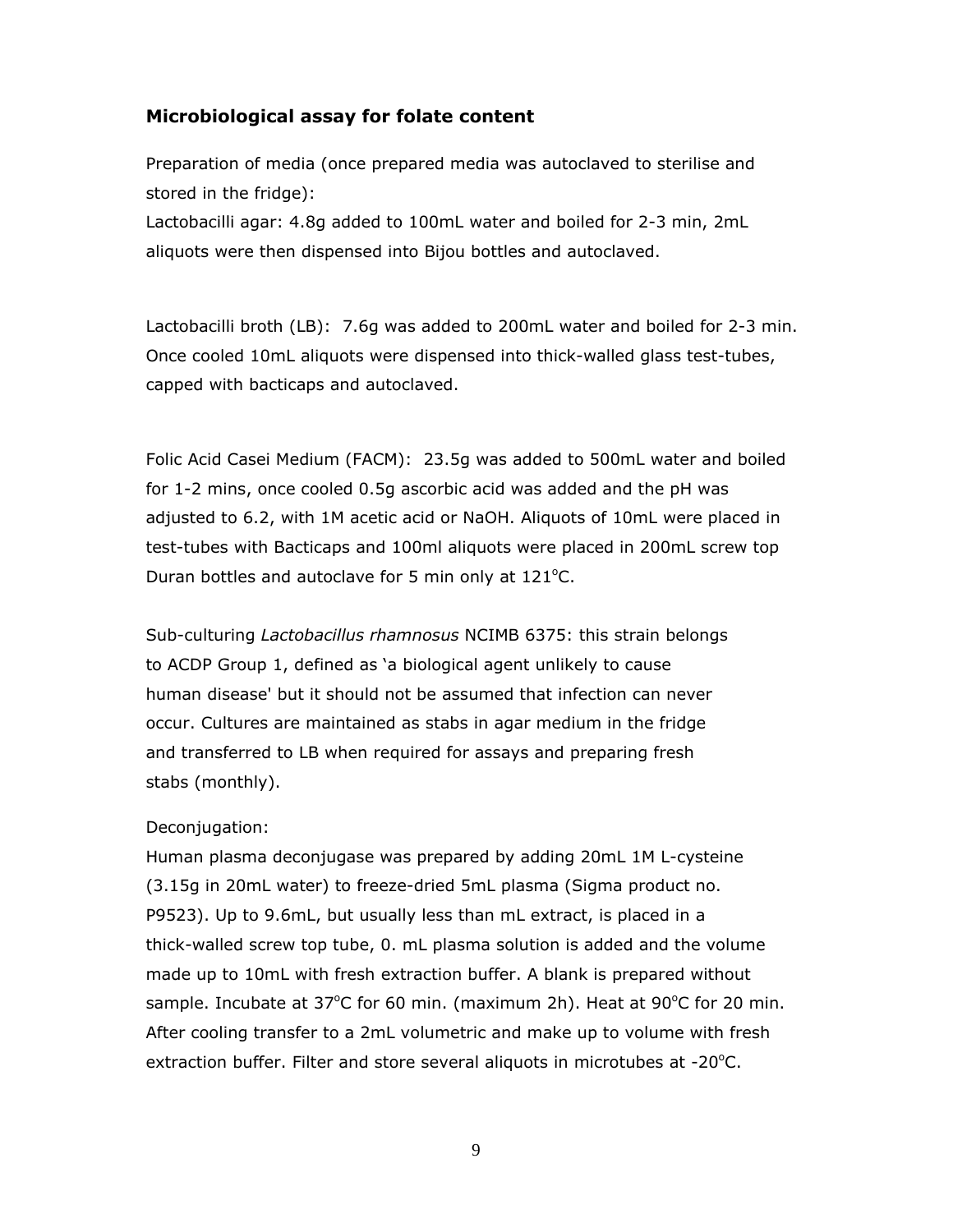Assay procedure:

On the afternoon before the assay transfer bacteria from stab to LB broth and incubate overnight at  $37^{\circ}$ C. On the day of the assay stock folic acid was diluted as follows: Solution A (200ng/mL) 100μL stock to 100mL with water Solution B (4ng/mL) 2.0mL A to 100mL with water Solution C (4ng/mL) 2.0mL A to 100mL with freshly prepared 1% ascorbic acid pH 6.0 Solution D, 1% ascorbic acid pH 6.0.

 $250\mu$ l solution B was added to a 10mL FACM tube (=I tube), 100 $\mu$ L LB was added and then incubated at 37°C for 6h.

A folic acid standard curve was prepared from 0 to 2000pg/mL using solution C and diluting with solution D.

Samples were diluted with solution D and 4x50μL standards and samples were transferred to a sterile microassay plate with a lid. This was done using sterile tips and in a laminar flow cabinet to keep the conditions as clean as possible.

0.5mL was transferred from I-tube to a 100ml FACM bottle, mixed and 200μL added to all wells using a multi-channel pipette with sterile tips and an autoclaved reservoir.

Plates were put into a plastic box with a sealable lid which had been lined with wetted absorbent paper. Plates were stacked on top of two unused plates to keep them off the damp paper lining the bottom of the box and a small dish of water was placed in the box to maintain humidity. The box was sealed and incubated overnight (18h).

After incubation, the plates were allowed to cool to room temperature to prevent condensation in the plate reader and were read at 630nm.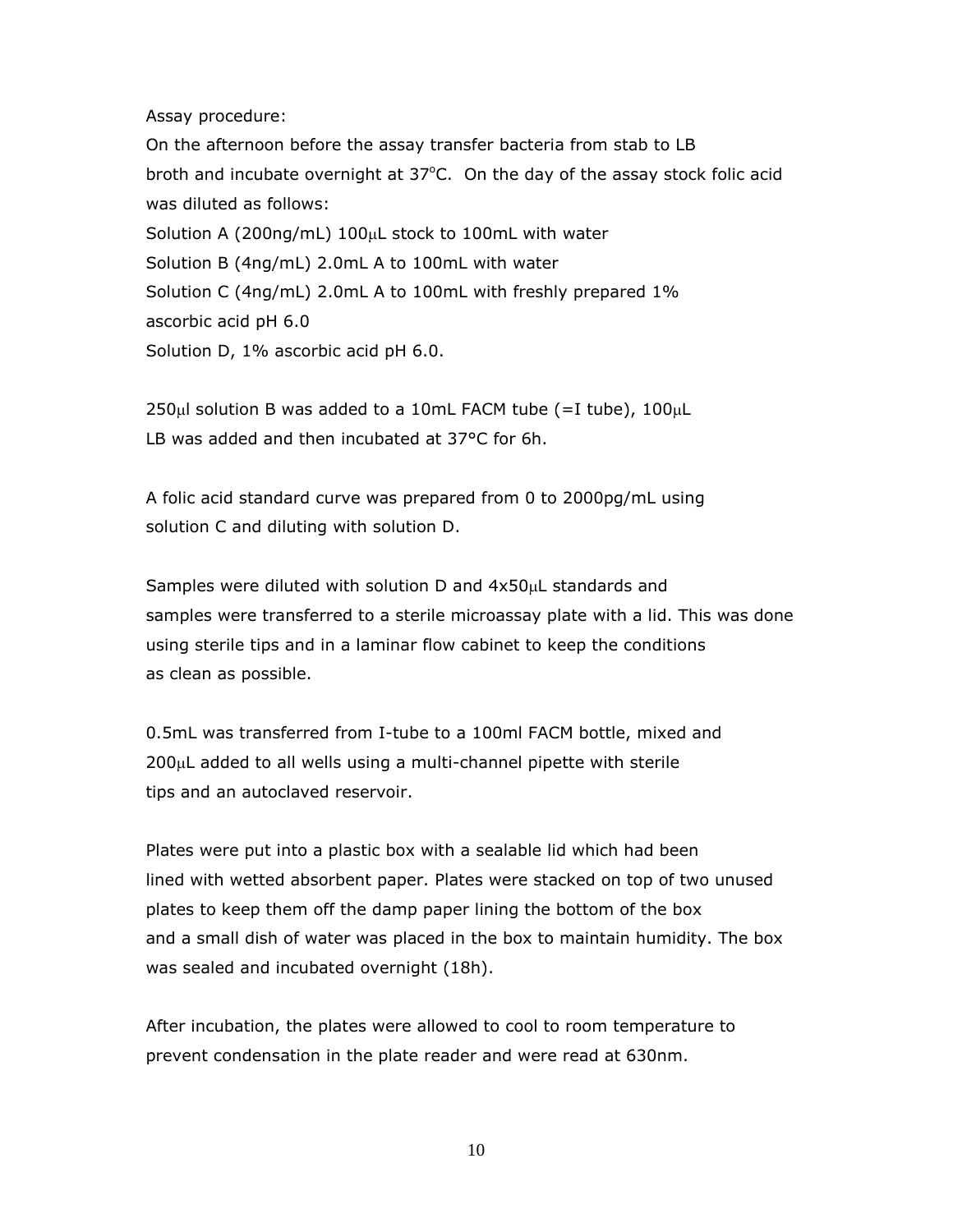#### **Folate Profiling**

All solvents used were of HPLC grade. Mobile phases were filtered through either 0.45 mm nylon or cellulose nitrate Whatman disk filters (Maidstone, UK) prior to use. Folate standards PteGlu, H2PteGlu, H4PteGlu, 5,10-CH2- H4PteGlu, 5-CH3-H4PteGlu, 5-CHO-H4PteGlu, 10-CHO-H4PteGlu, 5,10- CH<sup>b</sup>-H4PteGlu, PteGlu3, PteGlu4, PteGlu5, PteGlu6, PteGlu8, 7,8dihydroneopterin, 6-hydroxymethyl-7,8-dihydropterin, and 7,8 dihydropteroic acid were used. The choice of standards reflects the existing knowledge of folates in plants. Examples of all monoglutamates and a selection of polyglutamates of different chain lengths were selected, which allowed the retention time of the non-standard folates to be estimated.

#### **Standard and sample preparation**

All folate standards were dissolved in methanol containing 0.1% ascorbic acid and 0.1% citric acid. Standards were then diluted in a 1:10 ratio with acetonitrile/0.1% ammonium acetate  $(3:1, v/v)$ , to a final concentration of 0.1 mg/mL (pH 6.0) and were subdivided into aliquots and stored at ~80°C until required.

#### **Mass spectrometry (MS)**

A Micromass Quattro Ultima triple quadrupole mass spectrometer (Waters, Manchester, UK) equipped with an ESI interface was used for all the MS experiments. The instrument parameters for negative ion ESI were optimised by direct infusion of the standards in methanol/water (22:78, v/v) containing 5mM dimethylhexylamine, at a flow rate of 200 mL/min, under conditions closely resembling the real chromatographic conditions. During optimisation the spectral peak width was set to 0.7Th FWHM for both Q1 and Q3 but increased to 1.0Th FWHM during LC/MS/MS quantitative experiments. The probe capillary was optimised at 3.2kV, and the desolvation and source temperatures were set to 500 and 125°C, respectively. The desolvation gas flow rate was set to 800 L/h, the cone gas flow rate to 160 L/h, and the nebuliser gas flow rate to maximum.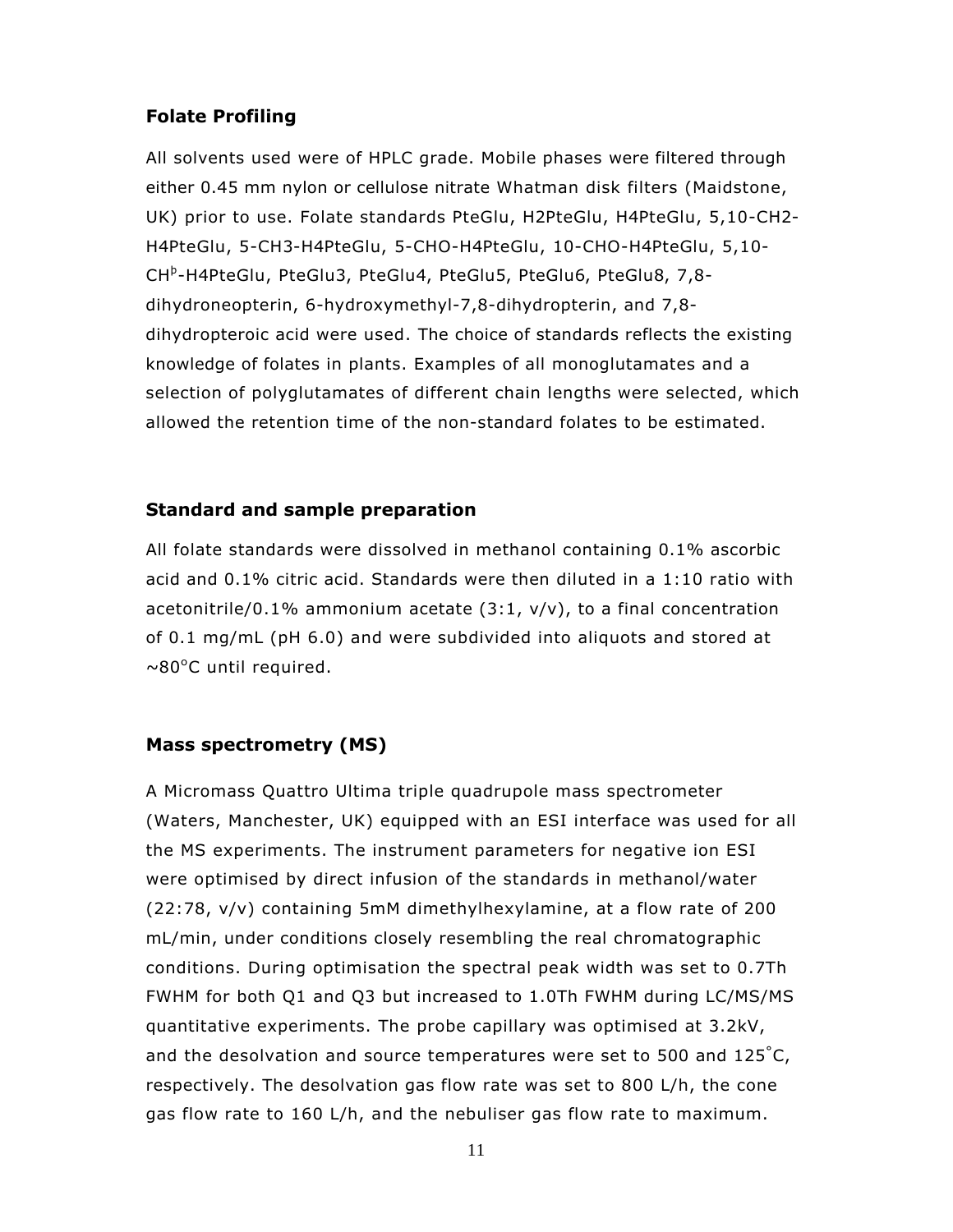Argon was used for collisionally induced dissociation (CID) and the cell vacuum was 2.4  $\sim$  10 $\sim$ <sup>3</sup> mbar. Precursor and product ions for multiple reaction monitoring (MRM), cone voltage and collision energy optimisations for each of the available standards were subsequently verified by flow injection analysis, using the QuanOptimise facility of the MassLynx operating software (Table 1). Where standards were not available, the optimal cone voltages and collision energies were predicted from those obtained from a closely related standard (Table 1). The product ion spectra for each of the standards were obtained at a higher resolution (0.7Th FWHM) for comparison with endogenous folate species. For each folate form, a second MRM was made, as identified from a previously obtained product ion spectrum, to confirm its identity.

#### **Liquid chromatography**

Liquid chromatography was performed using an Agilent 1100 series LC system, equipped with binary pump, auto-sampler, temperature control and vacuum degasser (Agilent Technologies, Waldbronn, Germany). A Luna  $C18(2)$  150  $\sim$  2.0 mm column fitted with a C18 Security Guard guard column was used throughout (Phenomenex, Macclesfield, UK). The mobile phase consisted of (A) methanol/water (5:95, v/v) with 5mM dimethylhexylamine, pH 8.1, and (B) methanol with 5mM dimethylhexylamine, at a flow rate of 200 mL/min. A linear gradient from 22% B to 80% B over 20.5 min was followed by a 5min isocratic hold at 80% B. The column was then re-equilibrated for 12.5 min at 22% B. The injection volume was  $20\mu$ L and the column was maintained at  $20^{\circ}$ C.

#### **Calibration and validation**

Eight-point calibration curves containing the following amounts of folate standards: 0, 0.2, 0.3, 0.4, 0.5, 1.0, 2.0, 5.0 and 10ng, were prepared using the sample extraction procedure, for each of the standard analytes: PteGlu, H2PteGlu, H4PteGlu, 5,10-CH2-H4PteGlu, 5-CH3-H4PteGlu, 5- CHOH4PteGlu, 10-CHO-H4PteGlu, 5,10-CH<sup>b</sup>-H4PteGlu, PteGlu3, PteGlu4,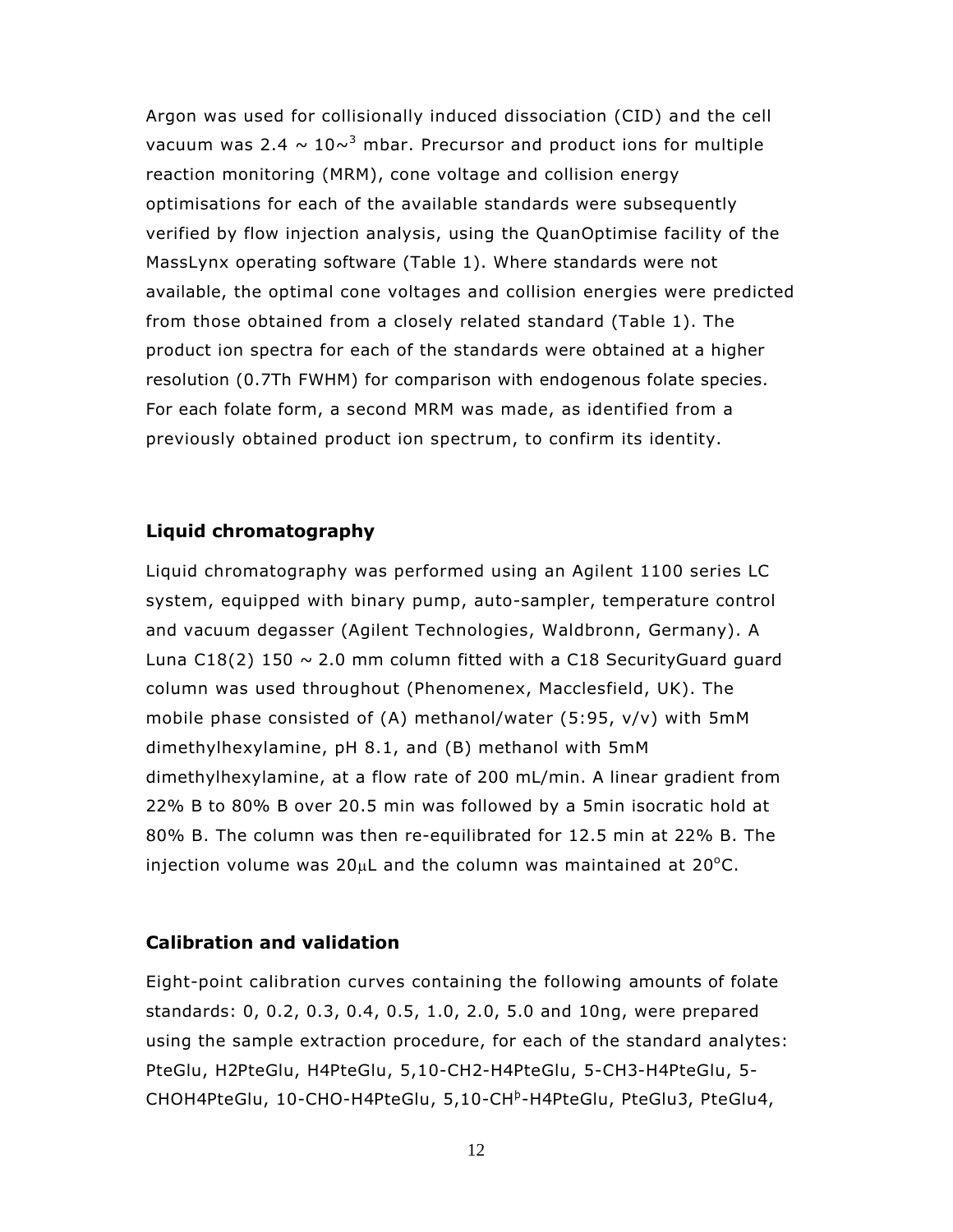PteGlu5, PteGlu6, PteGlu8, 7,8-dihydroneopterin, 6-hydroxymethyl-7,8 dihydropterin, and 7,8-dihydropteroic acid. The ratios of the LC/MS peak areas of the analyte/internal standard were calculated and used to construct calibration lines of peak area ratio against analyte concentration using unweighted linear regression analysis. The linearity and reproducibility of calibration were assessed in eight replicate analyses. Analyte recovery was determined by comparing extracted standards with non-extracted standards at 400pg, 2.0ng and 20ng injected (n ¼ 8). Samples prepared at the same fixed concentrations were used to determine intra-day (five replicates analysis) and inter-day (20 replicates conducted over four separate runs) precision and accuracy. The lower limit of quantification for each analyte was determined as the lowest concentration of the analyte to give a relative standard deviation (RSD) of 20% or less for intra-day precision and accuracy.

#### **Quantification**

Folates for which authentic standards were available were quantified in plant extracts using an internal standard method with appropriate duplicate calibration standards for each analytical run. Three internal standards were used: methotrexate for monoglutamyl folates, triglutamic acid for folates with 2,4-conjugated glutamates, and hexaglutamic acid for folates with five or more conjugated glutamates. Folates for which authentic standards were unavailable could not be quantified directly. In this case a semi-quantitative approach was used, in which a peak area ratio for the folate was calculated using the most structurally appropriate internal standard. The concentration was then determined using the calibration line of the folate with the closest level of polyglutamation. The structural identities of folates extracted from plant material were confirmed by comparison with authentic standards where possible, using HPLC retention time, diagnostic precursor and productions, and full-scan mass spectra by ESI-MS.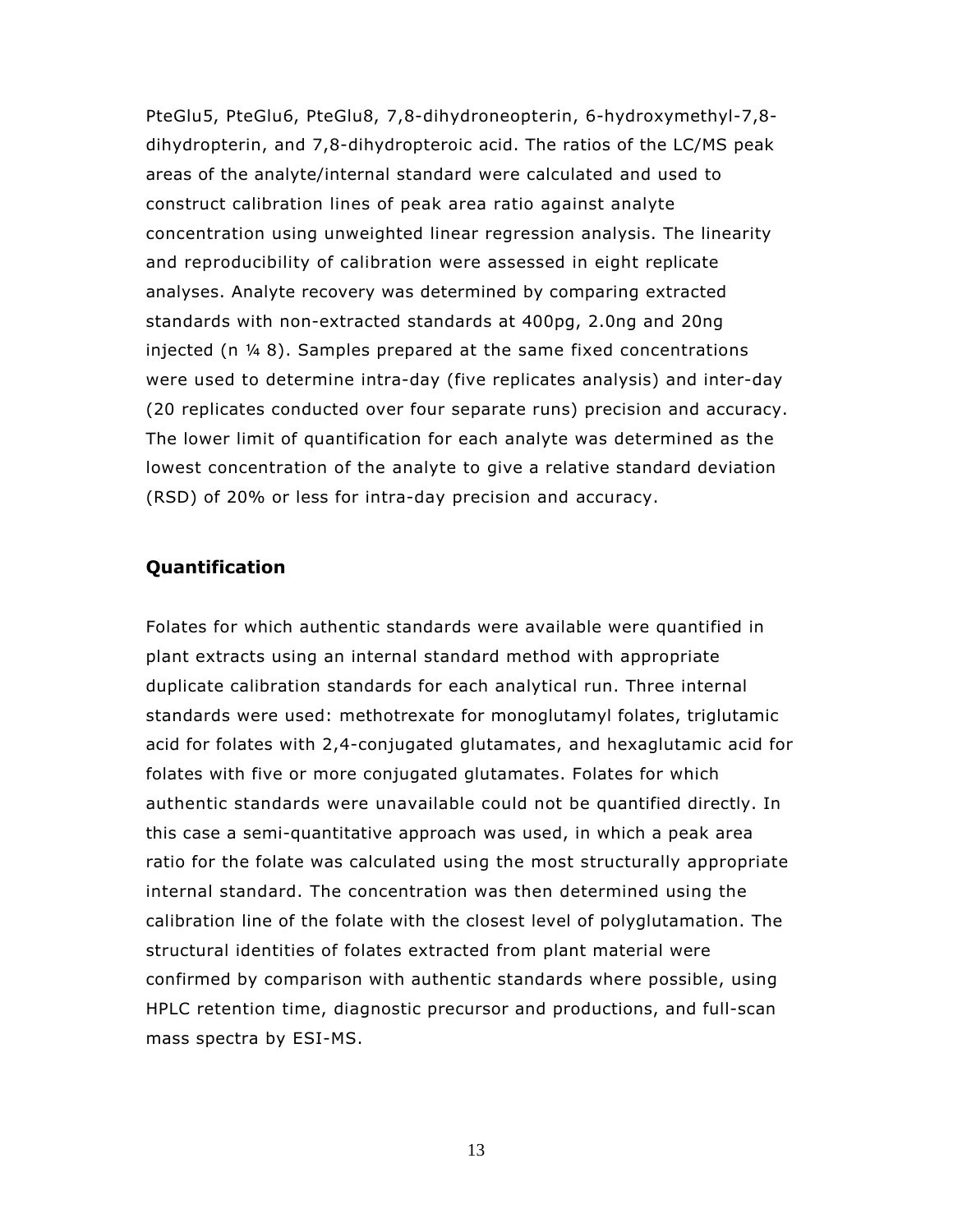#### **Preparation of β-Glucuronidase (GUS) fusions**

The promoter region from -2Kb relative to the initiation of the ATG codon was amplified from Col-0 genomic DNA via PCR. The restriction sites incorporated into the primers were used to digest the amplified promoter fragments and the Gateway entry vector pENTR11 (GATEWAY, Invitrogen; UK). The promoter was then ligated with the vector, and used to transform DH5α competent cells. Following confirmation of cloning through PCR analysis of 5 colonies with the pENTR11 forward, and reverse gene primers, one positive colony was used to set up an overnight LB and Kanamycin (50 μg/μl w/v) culture in a shaker incubator at 37˚C. The plasmid DNA was isolated from cultures the following day, using the GenElute Plasmid Miniprep Kit (Sigma-Aldrich Ltd., Dorset, UK). An LR reaction was set up to introduce the promoter into the expression vector pGWB3 following GATEWAY manual instructions (GATEWAY, Invitrogen; UK). This allows the promoter to be inserted upstream the uidA gene in this promoterless vector. The construct was used to transform Columbia plants. Homozygous single copy transgenic plants were characterized from the  $T_3$ population by analysis of offspring segregation. Multiple plants homozygous for the transgene were used for GUS activity assays.

#### **Transformation of** *Arabidopsis*

The plant transformation was carried out using the floral dip method of Clough and Bent (Clough & Bent, 1998). This protocol requires the growth of 3 healthy *Arabidopsis* plants, grown in the greenhouse in 8cm diameter pots, until the immature flower bud clusters can be seen. To encourage proliferation of secondary buds, the initial bolted stems were clipped. For each construct, a starter culture was initiated by inoculating 5ml of LB, supplemented with the appropriate antibiotic(s) and 25 µg mL<sup>-1</sup> (w/v) Rifampicin, with a single colony of *Agrobacterium*, and was grown for 24 hours at 25-28°C in a shaker incubator. 1 mL of this starter culture was used to inoculate 100mL of liquid LB culture containing the appropriate antibiotics. The culture was incubated (as above) until the OD<sub>600</sub> was 0.8 to 1. *Agrobacterium* cells were then spun down for 20 min at 5500g in the centrifuge, followed by re-suspension in infiltration medium

14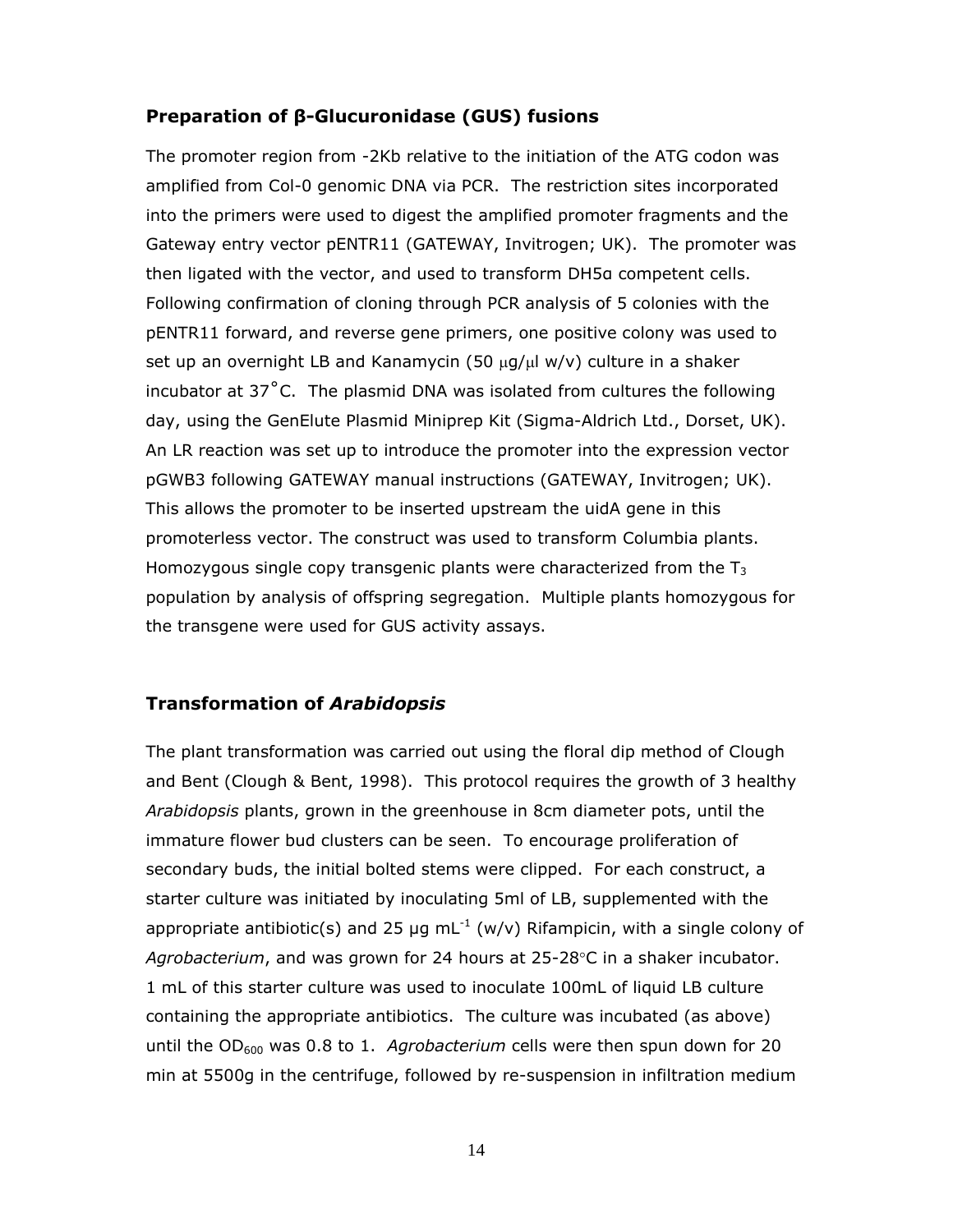comprising 100mL LB, 0.5% w/v Sucrose, and 0.05% v/v Silwet L77 (OSi Specialities, Inc., Danbury, CT, USA).

For floral dip, the inoculum was added to a beaker, and the plants were inverted into this suspension such that all above-ground tissues were submerged. Plants were then removed after 5-20 seconds of gentle agitation, and they were placed in plastic trays, protected by plastic covers (sleeves).

The plants were grown for 3-5 weeks, until the siliques became brown and dry. Seeds were then harvested, and used in the screening phase.

#### **β-Glucuronidase staining and seedling clarification**

Histological analysis of GUS enzyme activity in *Arabidopsis* tissue was carried out with modifications from Willemsen *et al*. (1998). The seedlings were incubated for 2-16 hours at 37°C in 0.5 mg ml<sup>-1</sup> (w/v) X-gluc (Biosynth AG) dissolved in ndimethyl-formamide, 0.1% Triton X-100, 0.5 mM  $K_4Fe(CN)_6.H_2O$ , 0.5 mM  $K_3Fe$  $(CN)_{6}$ , and 50 mM sodium phosphate buffer, pH 7.2. Following staining, the seedlings were clarified as described by Malamy and Benfey (1997). The seedlings were placed in a petri dish containing acidified MeOH (0.24 N HCL in 20% methanol) for 20 mins at 55°C. This solution was replaced with 7% NaOH, in 60% ethanol for 15 mins at room temperature. The seedlings were rehydrated for 10 mins each in 40%, 20% and 10% ethanol. Seedlings were mounted in 50% glycerol on glass microscope slides.

### **RESULTS**

Folate levels are likely to be subject to natural variation and to test this hypothesis folate was measured in a number of *Arabidopsis* recombinant inbred lines (RILs). These had been generated by crossing two landraces of *Arabidopsis* namely Lansberg (Ler) and Columbia (Col). The results are shown in Figure 2.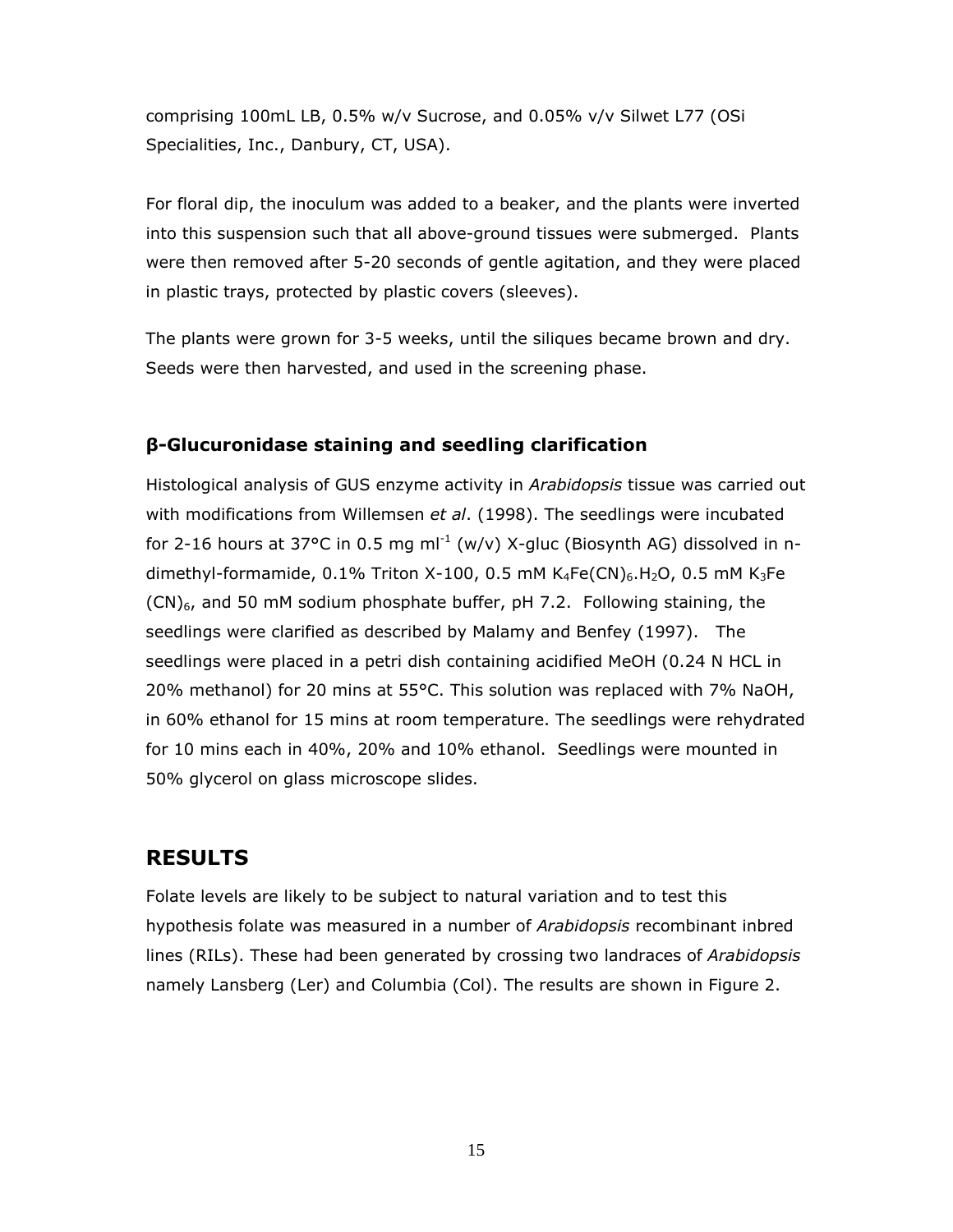

**Figure 2** Folate levels in Arabidopsis recombinant inbred lines.

The Lansberg parent showed the lowest folate level whilst that for the Columbia was almost twice as high. As expected the progeny from the crosses showed a range of folate levels and exhibited a three fold variation from the lowest to highest accumulators. This demonstrates that natural variation in folate level can be quite significant and present a potential approach to manipulate the levels of this nutrient in crops.

In order to assess whether there was a similar natural variation in wheat seven elite lines were examined. Whole grains were collected from each of these lines, total folate was extracted and then measured using the microbiological assay. The results are shown in Figure 3. The folate in these seven lines ranged between 40 and  $55\mu$ g.100g<sup>-1</sup>. It can be seen that in this case there was minimal natural variation shown in the level of folate. Literature values for folate in whole grain wheat flour are limited but range from about 29 to  $60\mu$ g.100g<sup>-1</sup>. However, these have been estimated using a variety of techniques, which have been shown to introduce a two fold variation in detected levels. Taking the results here for the seven lines and the literature values it would seem that there may be limited value in trying to utilise natural variation for the enhancement of folate in wheat.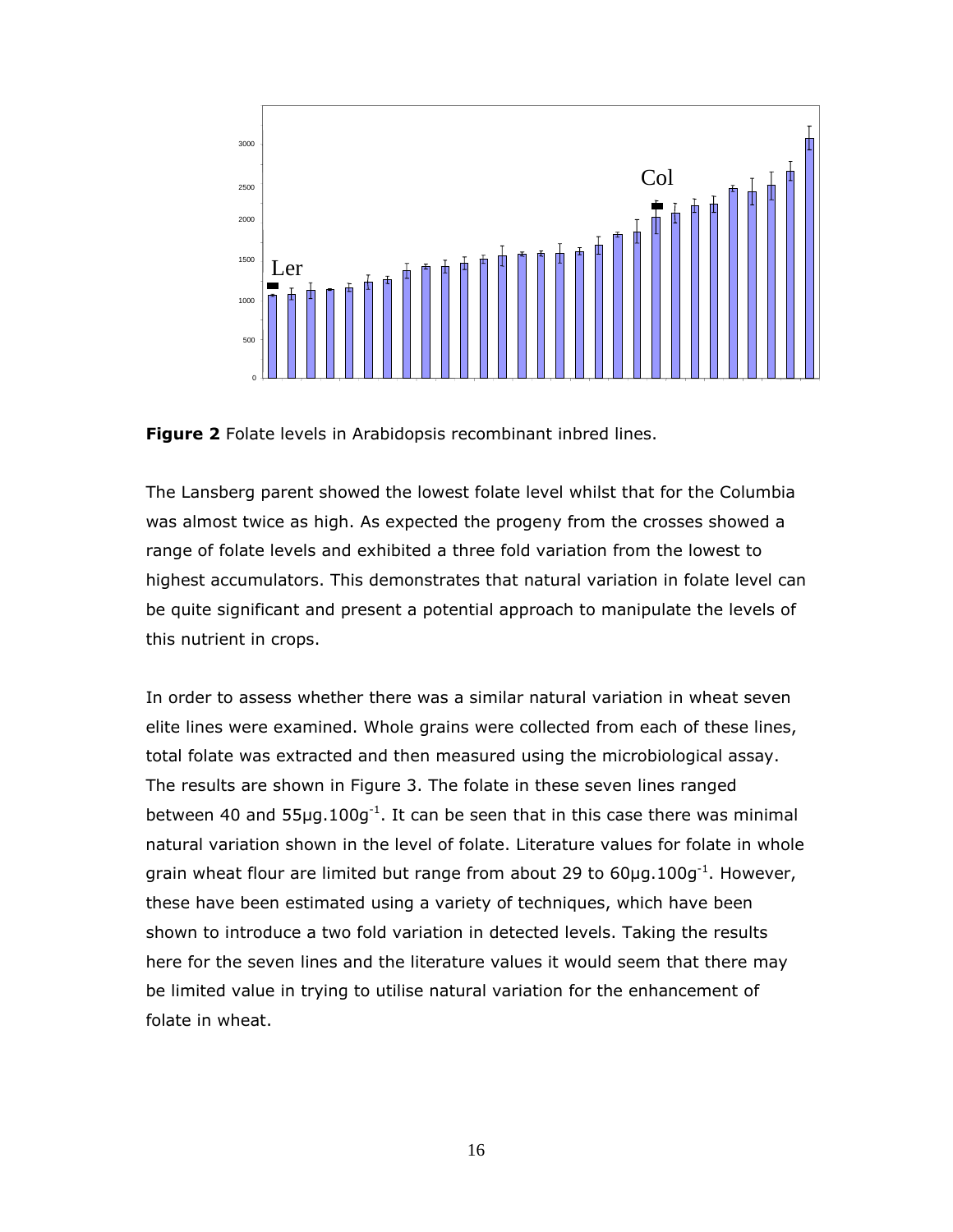

**Figure 3** Folate levels in seven elite wheat lines.

Total folate is only one potential parameter of "quality" in terms of the nutritional value of a crop. Folate occurs in many forms most notably there is a variation in the number of residues associated with the polyglutamate chain. A part of this project was thus to develop an analytical technique to monitor the various folates present in wheat. The methodology involved the analysis of folates using LC-MS and was developed in the first instance using spinach as this contains very high levels of total folate. A typical result for folate distribution in spinach leaves is shown in Figure 3.

The columns in the table in Figure 3 represent the various pteroate head groups that can be found in folate. The rows represent the number of glutamine residues that are associated with that particular head group. The figures represent the percentage contribution of each of the folate moieties to the total. Thus the figure highlighted in red represents the major folate, this having a 5 methyl tetrahydro pteroate head group and a single glutamine residue and representing 36.8% of the total folate. The figures highlighted in orange represent the other "major" contributors to the folate pool. It can be seen from Figure 3 that this technique could detect a total of 32 different forms of folate but that only 10 of these contributed more than 1% to the total folate pool. The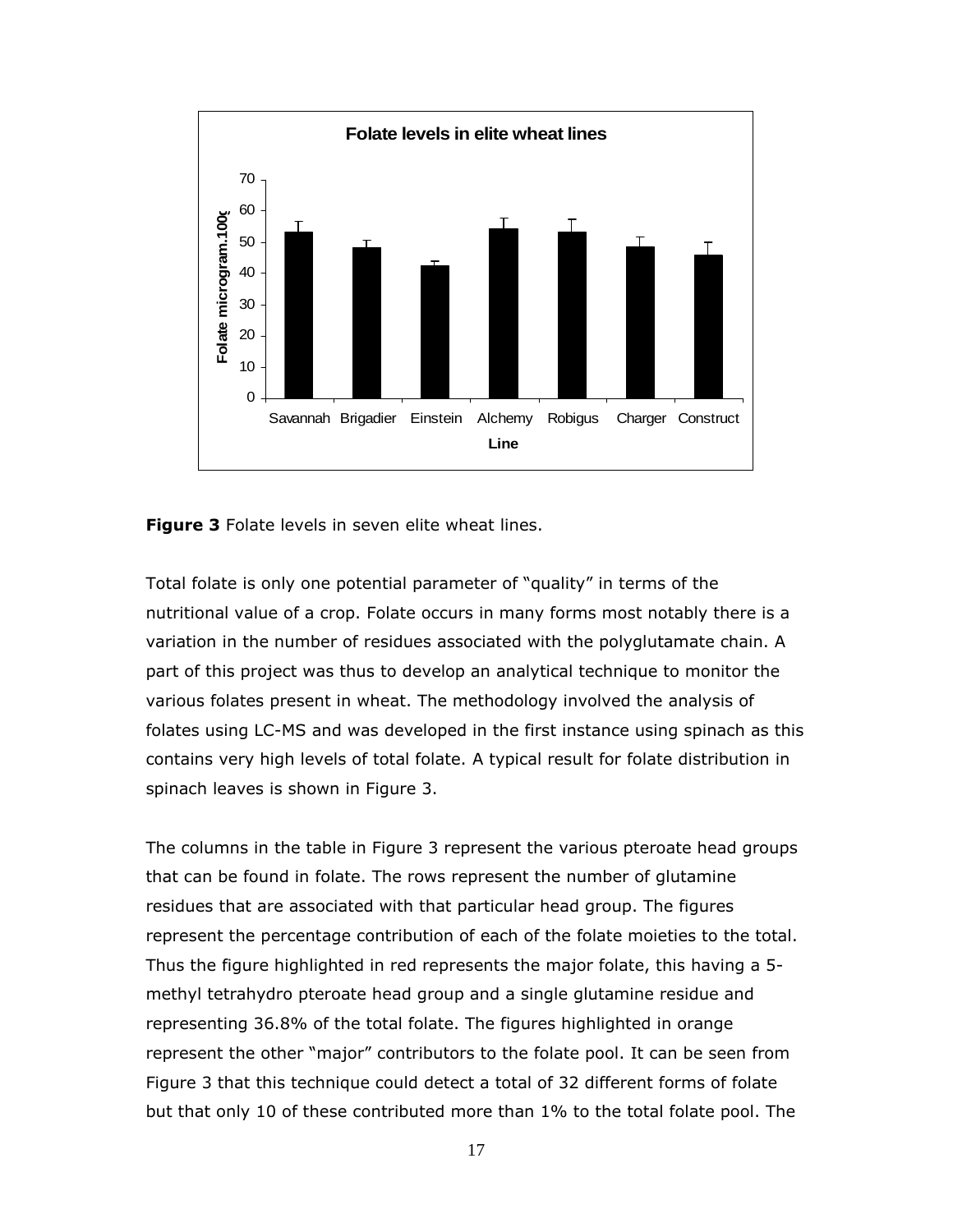graph in Figure 4 shows the distribution of folates in terms of the length of their polyglutamate chain. Single residues predominate but there was also a significant proportion of folates with 5,6 or 7 glutamate residues.



**Figure 4** Folate profile from spinach leaves.

Preliminary studies with extracts from wheat grains only detected folate moieties containing a single glutamate residue. To test whether this was a complication brought about by the lower levels of folate recoverable from wheat, in comparison to spinach, folate profiles from *Arabidopsis* leaves was also carried out. The results are shown in Table 2.

| 1.   | $\overline{2}$ | 5        | 6    |     | 8   |
|------|----------------|----------|------|-----|-----|
| 5.9  |                |          | 12.7 |     |     |
|      |                | 2.7      |      |     |     |
| 3.4  | 7.8            |          | 0.3  |     |     |
| 1.2  |                |          |      |     | 0.4 |
| 27.1 |                |          |      |     | 1.3 |
| 2.1  | 7.6            |          |      | 0.5 |     |
|      |                | 16.6 0.7 |      |     |     |

**Table 2** Distribution of folates in *Arabidopsis* leaves.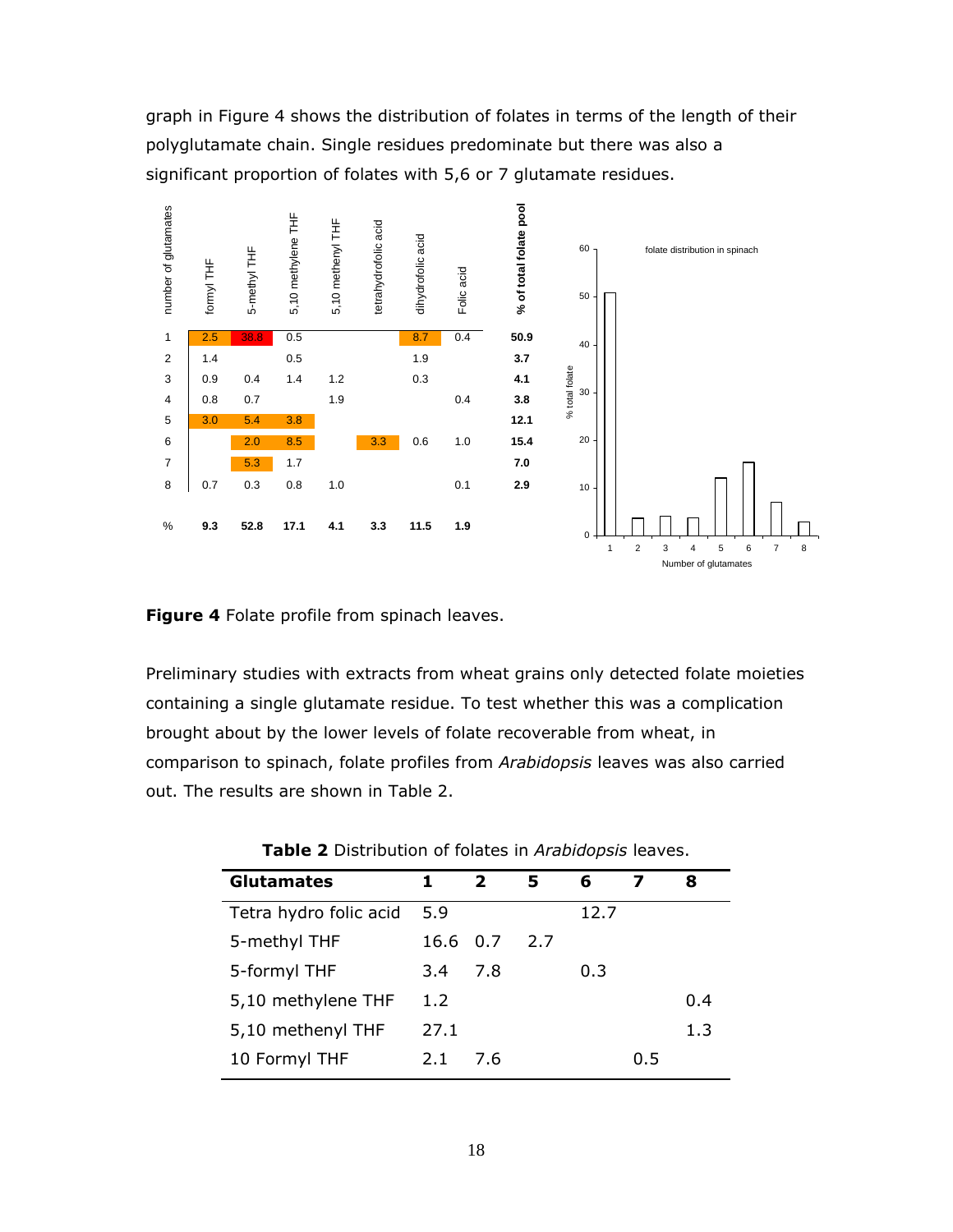It can be seen from Table 2 that whilst monoglutamated folates predominated in the *Arabidopsis* profile it was none the less possible to detect a considerable amount of polyglutamated forms as well.

It was hypothesised that germination of the wheat seed would increase extractable folate levels and that this would lead to an alteration in the folate profile. To test this wheat seed were imbibed and allowed to germinate. Samples were collected before imbibing and at two stages of germination. Stage 1 was selected as the stage at radical emergence was first evident (early stages of germination) and stage 2 when the shoot became apparent (advanced stage of germination). These stages are illustrated in Figure 5.





Wheat grains were selected at the three stages of germination as depicted in Figure 5, total folate was extracted and the profile determined using LC-MS. The results are shown in Figure 6.

From Figure 6 it was evident that as expected the total level of folate increased as the wheat seed germinated. It was also evident that the majority of this increase was associated with an increase in the level of the folate moiety containing a 5-methyl tetrahydrofolate head group. Also evident was the fact that as with the preliminary studies only folate moieties with a single glutamate residue could be detected. Only four of the possible pteroate head groups were detected in this analysis. The 5-methyl THF was predominant in germinating seedlings and this is consistent with the profiles from both spinach and *Arabidopsis*. The other three pteroate groups detected in wheat actually represent minor components in both spinach and *Arabidopsis* perhaps highlighting species differences in these profiles. Of particular interest was the relatively high proportion of folic acid detected in this case.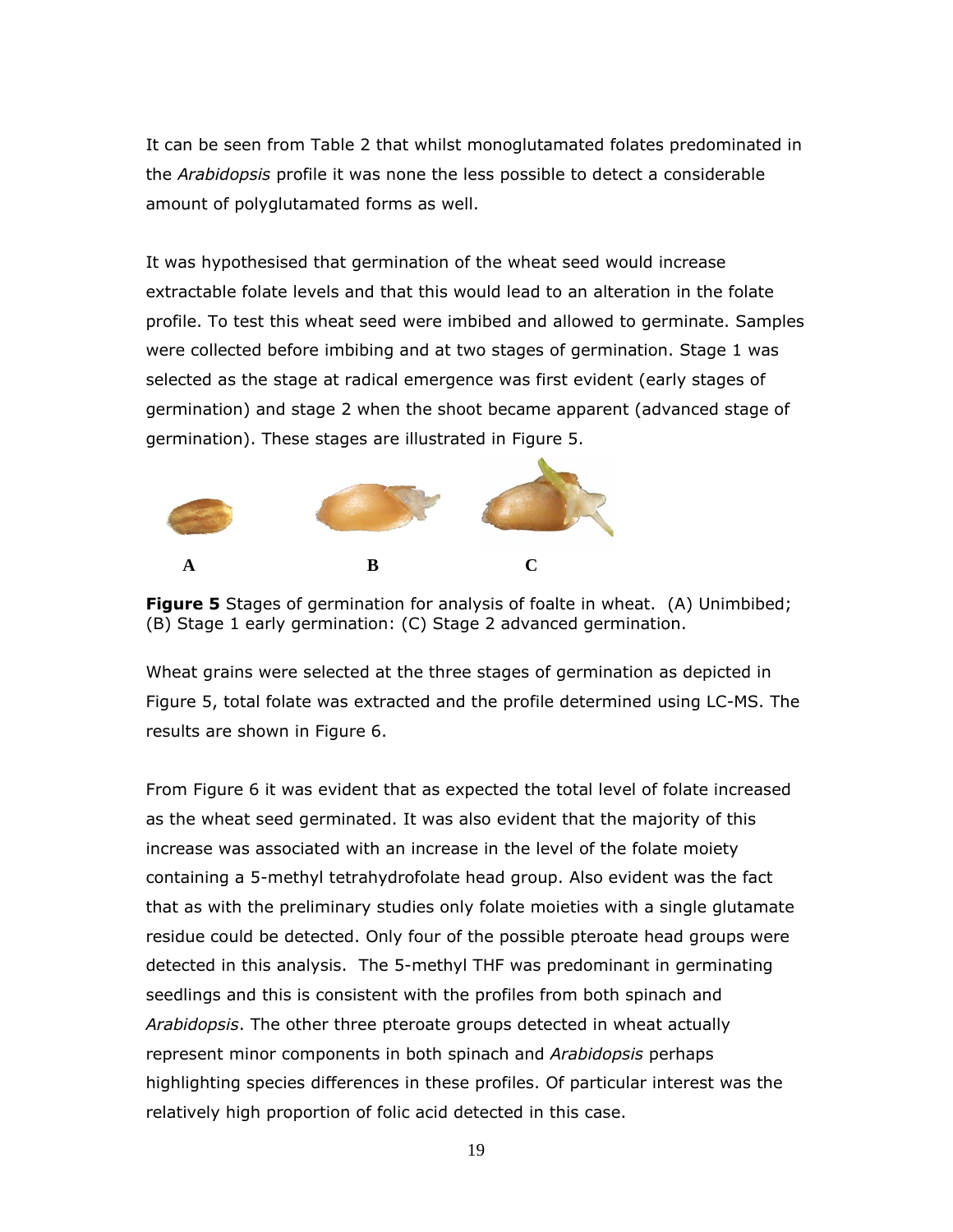

■5-formylTHF ■5-methylTHF 5,10-methyleneTHF Folic acid

**Figure 6** Folate profile from wheat grains at different stages of germination. All values are for monoglutamated forms.

The inability to detect folate moieties with more that one glutamate residue in the wheat grains may represent a technical difficulty associated with this tissue. The apparent lack, of polyglutamated forms of folate in wheat may impact on its nutritional value. The bioavailability of the folate may actually be enhanced by it being predominantly in the monoglutamated form as this may make absorption across the intestinal wall more efficient. However, it may also impact negatively on the stability of the folate during the storage and processing of the wheat grain. This possibility was illustrated by an experiment carried out to look at the stability of folates during cooking of broccoli. In this experiment the folate profile of broccoli florets was determined before and after boiling for 10 minutes. Retention of folate during boiling was found to depend on both the nature of the pteroate head group and the degree of polyglutamation. Folates with the 5 methyl THF head group and longer chain glutamates showed the greatest retention during processing.

Following on from these results the factors effecting polyglutamation in plant tissues was investigated. This employed the use of the model plat *Arabidopsis*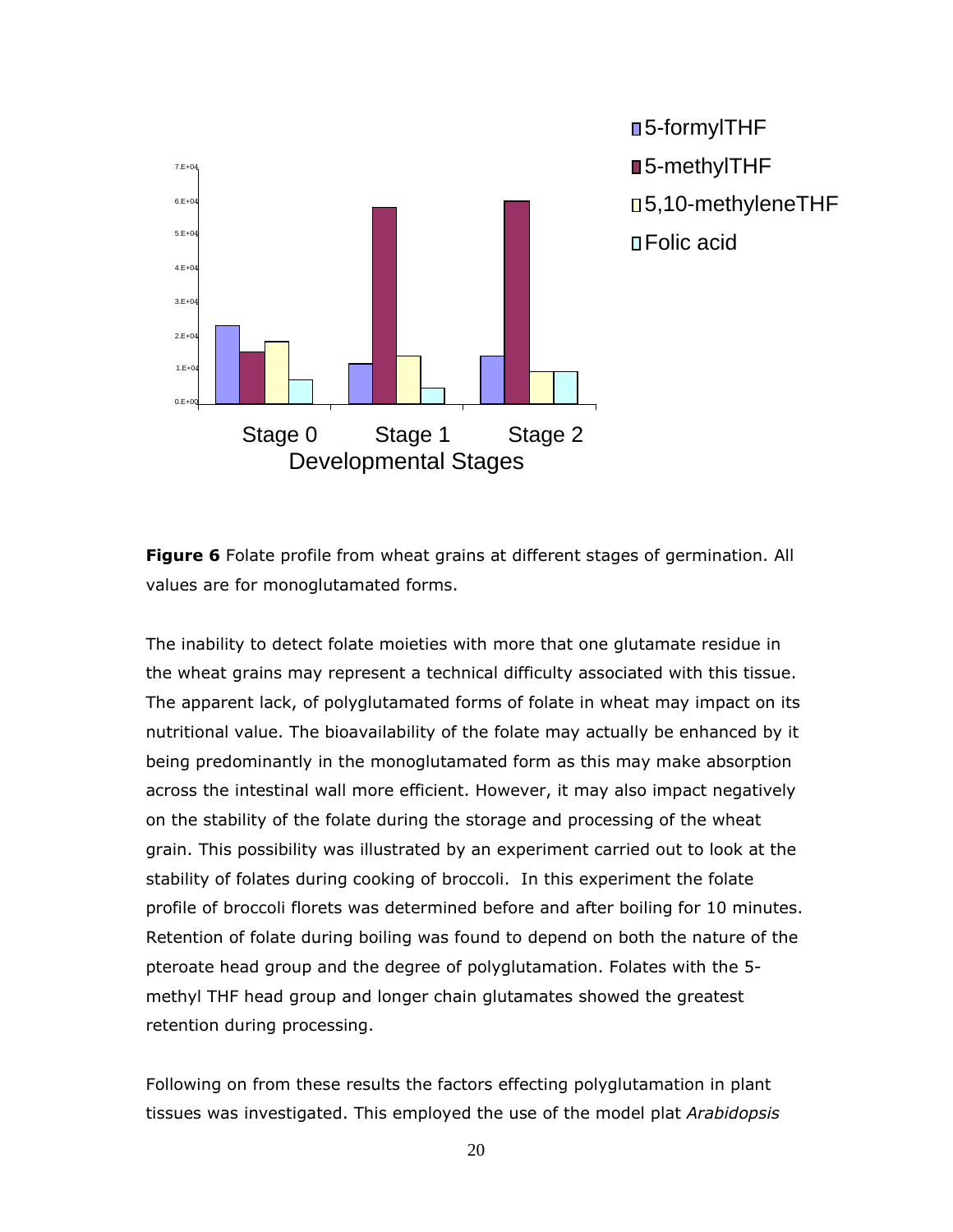since this is amenable to rapid genetic modification and analysis. A key process influencing the degree of polyglutamation is the synthesis of polyglutaqmated folates - catalysed by folylpolyglutamate synthases (FPGS). This enzyme was selected for further investigation.

Whilst previous studies have identified three *A. thaliana* FPGS isoforms involved in the polyglutamylation process (Ravanel *et al.*, 2001), the unique tricompartmentalised nature of this enzyme and its effects on the organellar, cellular and whole plant folate profiles remain largely unknown. The three isoforms encode cytoplasmic (cFPGS), mitochondrial (mFPGS) or chloroplastic, or plastid (pFPGS) forms of the enzyme. These were all isolated and their expression within the plant examined by the construction of three separate FPGS promoter:GUS fusion expressing lines. The expression of the FPGS can be easily visualised by the fact that tissues in which expression is occurring are blue when exposed to the substrate for the GUS enzyme. The results for the three FPGS isoforms are shown in Figures 7 to 9.

The results reveal meristematic pFPGS, and vegetative cFPGS expression whilst mFPGS isoform appears to be redundantly expressed in both tissues. Insertion knockout lines (KO) were isolated for each of the 3 FPGS isoforms. These are plants in which the relevant gene has been inactivated. The plants were grown in the glasshouse and it was found that the pFPGS KO mutant exhibited a conditional root growth defect, anthocyanin accumulation, and anchor root emergence. The effect of silencing these three FPGS enzymes on folate metabolism was investigated by carrying out a folate analysis on wild type and mutant plants. The results of the folate profile are shown in Figure 10.

This folate profiling revealed a range of polyglutamylation capacity in the FPGS KOs. cFPGS and mFPGS KOs showed reduced polyglutamylation, while pFPGS KO alleles lacked polyglutamylation of  $5$ -CH<sub>3</sub>-THF.

21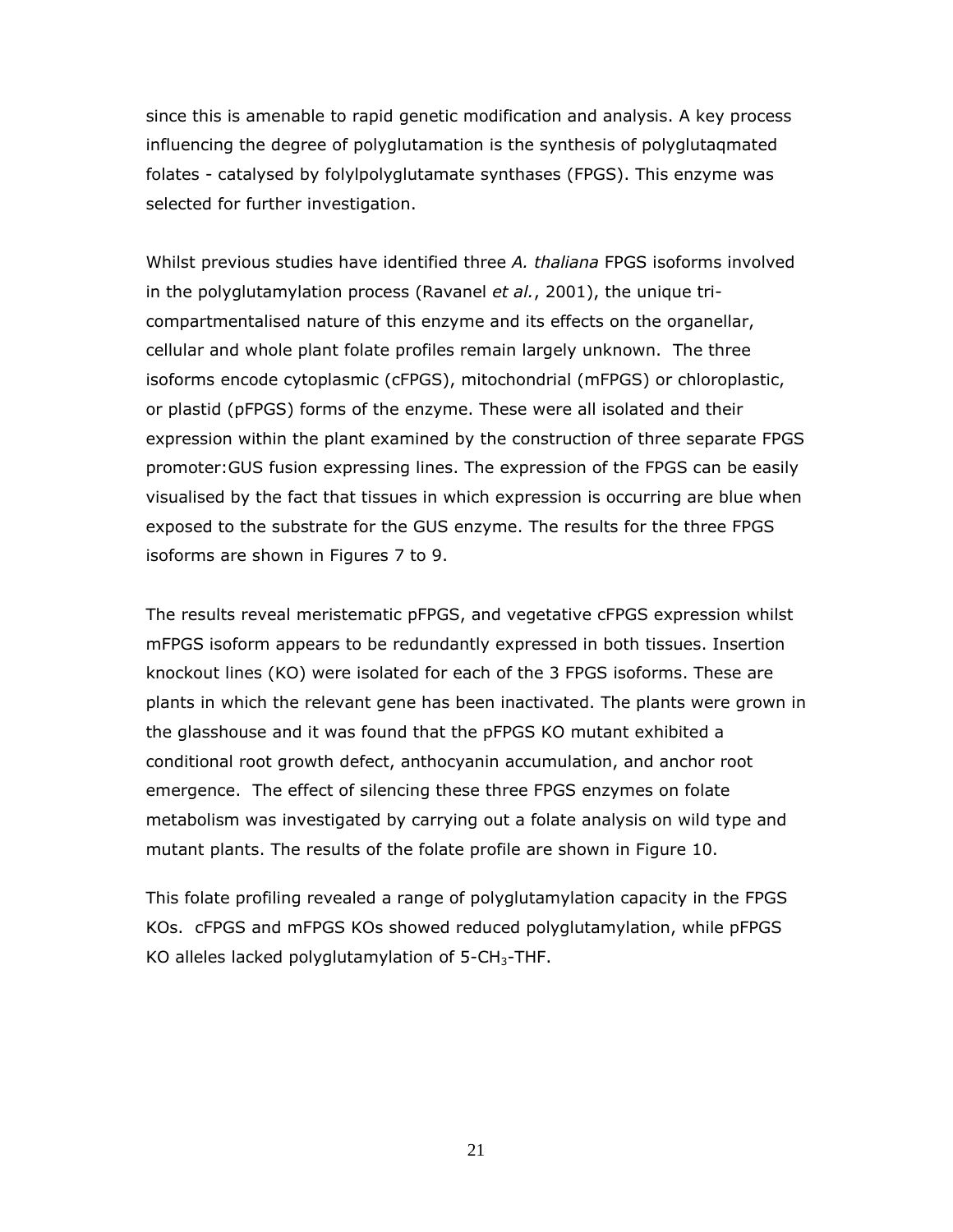

**Figure 7** GUS staining of mFPGS promoter:GUS line. GUS expression in 8 days old seedling is seen in panel A following 6 hours of histochemical staining (scale: 1mm), with panel B-E showing sites of intense GUS staining.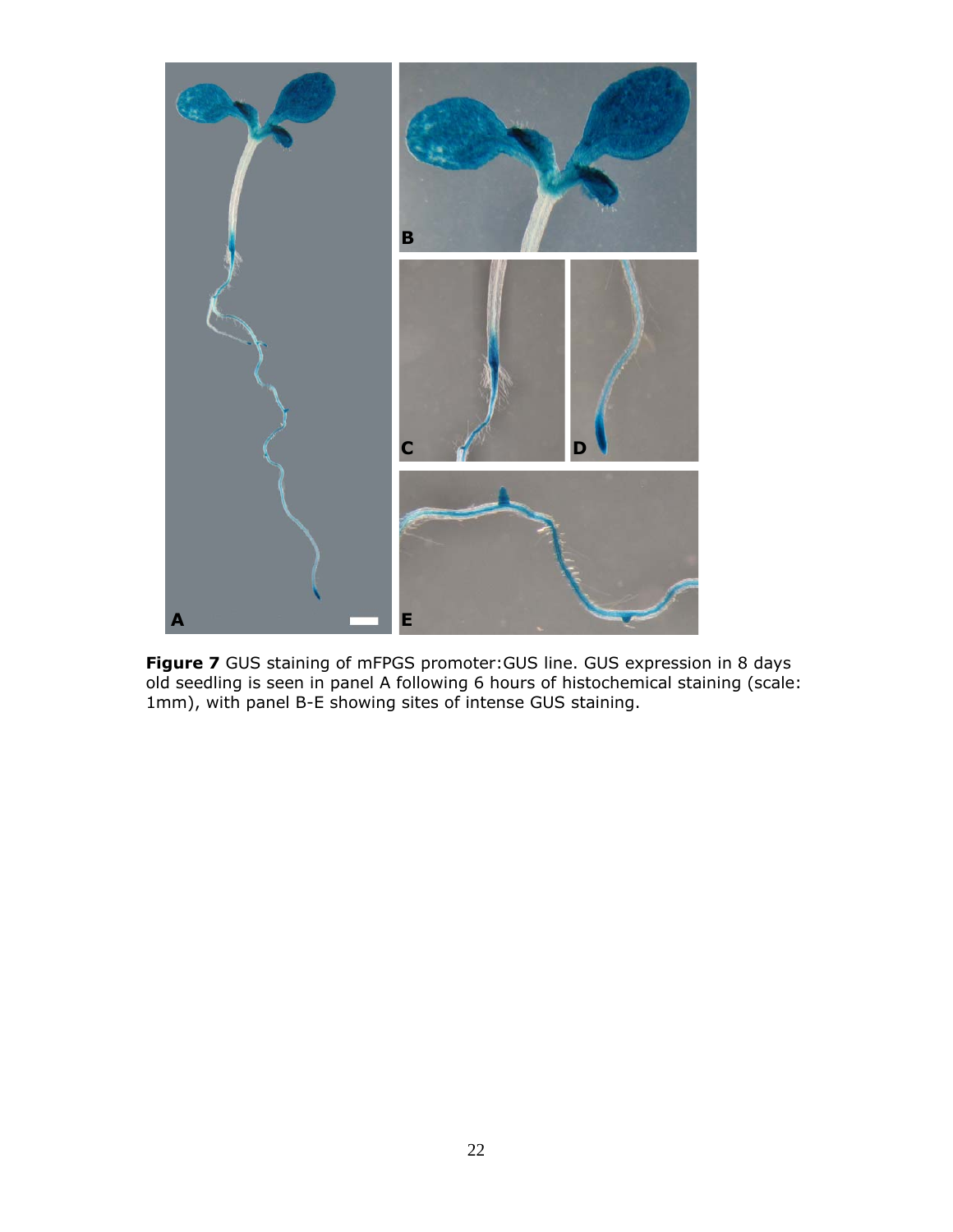

**Figure 8** GUS staining of cFPGS promoter:GUS line. GUS expression in 8 days old seedling is seen in panel A following 6 hours of histochemical staining (scale: 1mm), with panel B and C showing sites of intense GUS staining. Panel D highlights the lack of GUS expression in the root.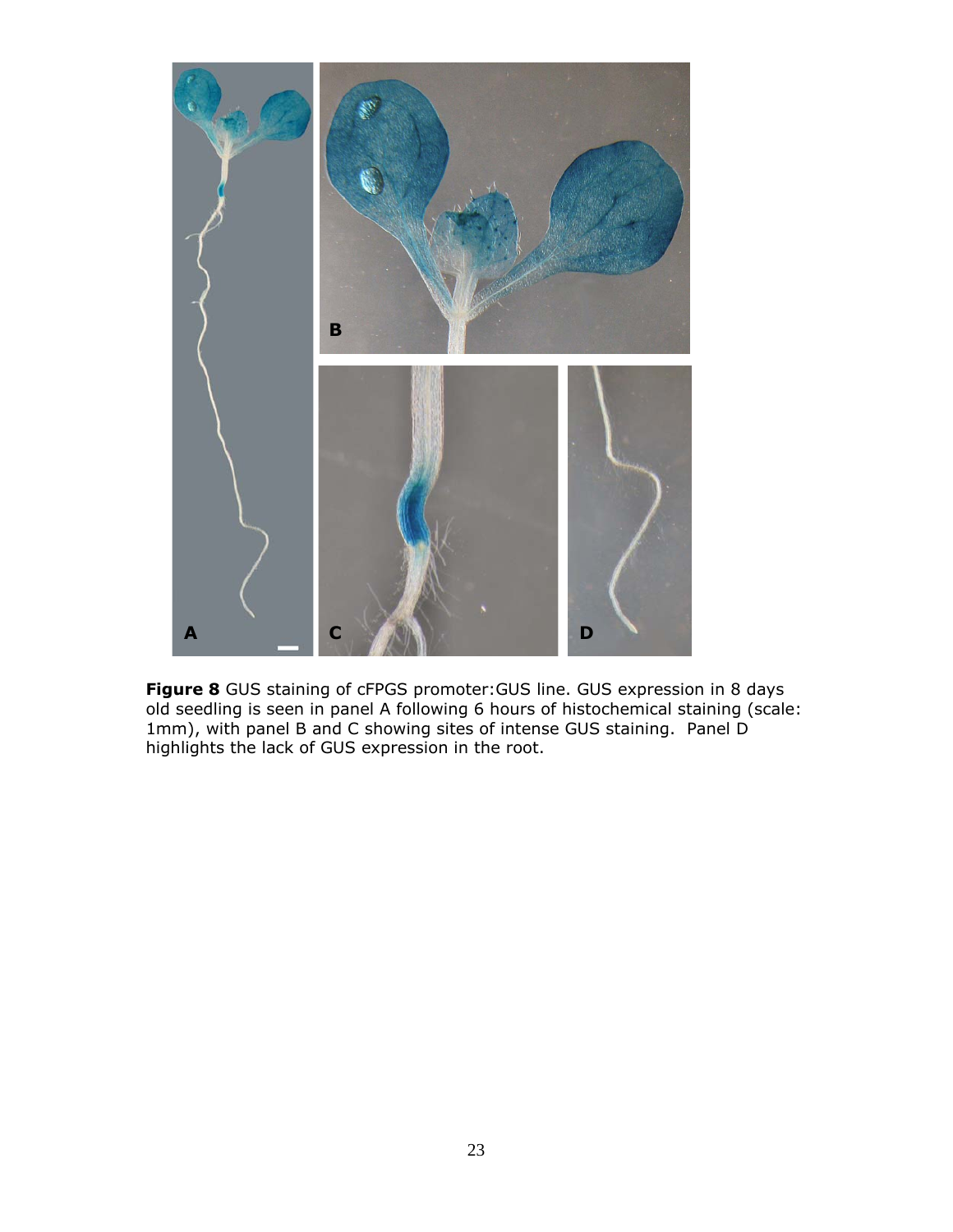

**Figure 9** GUS staining of pFPGS promoter:GUS line. GUS expression in 8 days old seedling is seen in panel A following 22 hours of histochemical staining (scale: 1mm), with panel B-E showing sites of intense GUS staining.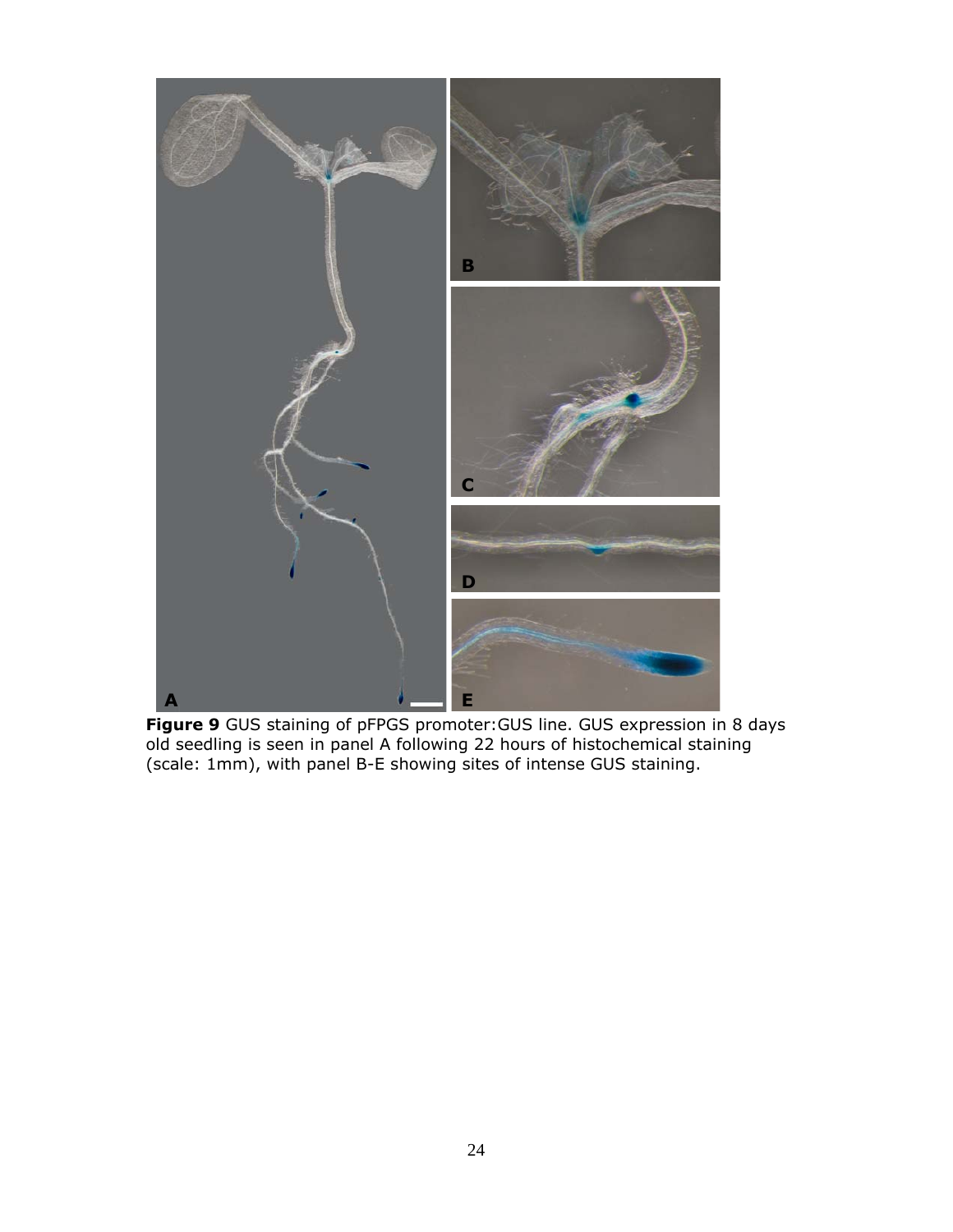

**Figure 10** Folate profile of FPGS KO mutants and wild type (Col) rosette leaves using LC-MS/MS. 5-CH<sub>3</sub>-THF and (5&10)-CHO-THF levels (pmol  $g^{-1}$  fresh weight) in rosette leaves of *Arabidopsis* wild type (Col-0), and FPGS KO mutants mFPGS  $(M1)$ , cFPGS  $(C1)$ , and pFPGS  $(P1, P2, P3)$ , and  $P4$ )  $\pm$ SEM. A, B, C mono, di, and tri glutamate 5-CH<sub>3</sub>-THF levels. D Monoglutamate CHO-THF levels. \*-Samples which have a significantly reduced concentration compare to wild type (P<0.05).

#### **CONCLUSIONS**

Natural variation in folate was detected within a population of Arabidopsis recombinant inbred lines. This could be interpreted to show that exploitation of natural variation may be a feasible approach to the enhancement of folate levels in crops. However, when the range of elite wheat lines was investigated there was much less variation in total folate. The levels measured were high when compared to those often quoted for wheat products and as such may reflect the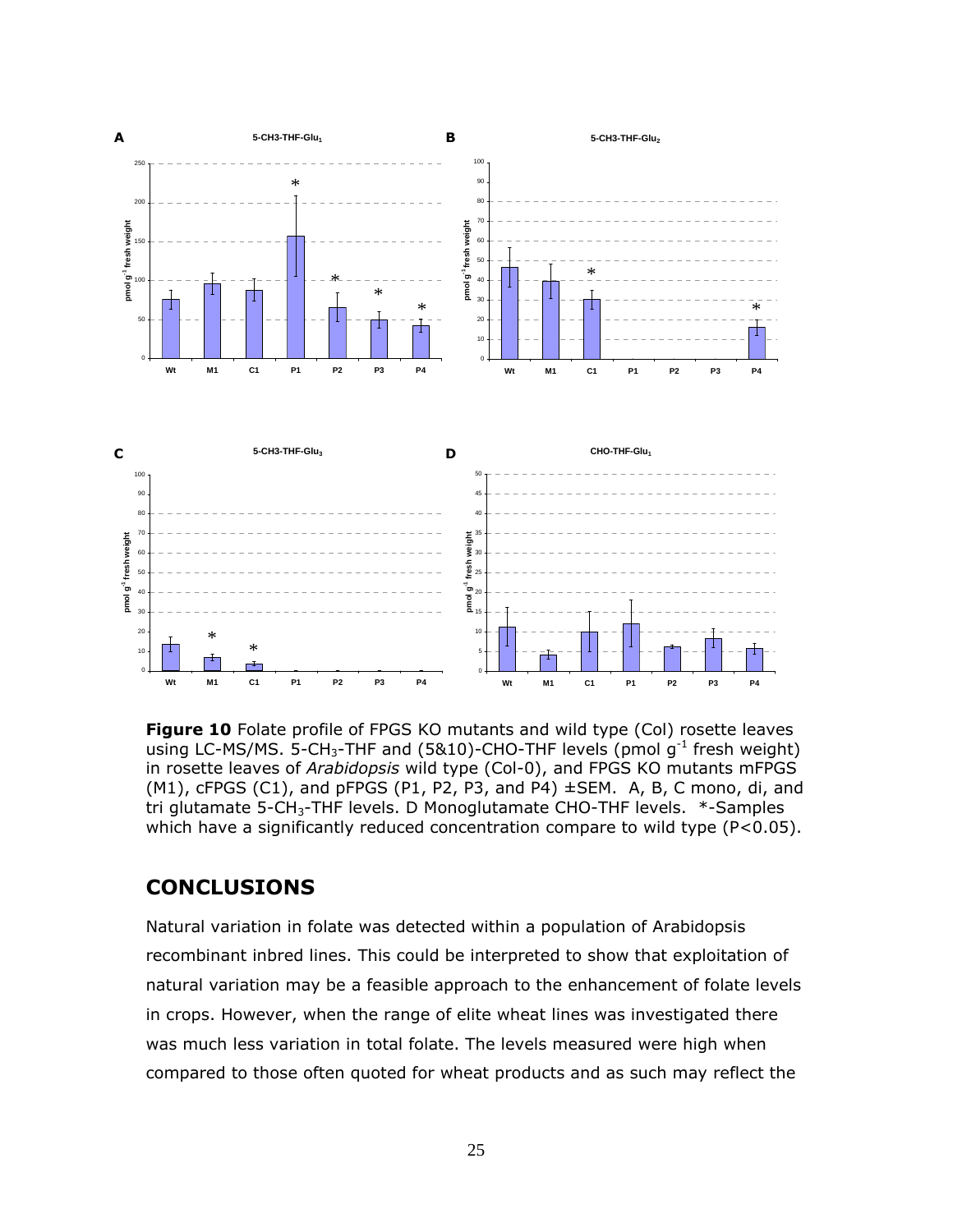situation that breeding has in some way already selected for high folate level in these elite lines.

The effect of partial germination on the folate levels was examined and this was indeed shown to enhance the levels significantly. This may present a potential tool to further enhance the folate in these lines during processing. Using methodology, developed in this project, to profile the folates from wheat seeds has shown that whilst a range of mono-glutamated folates can be detected there was little evidence for any polyglutamated forms as found in leaf tissue. This may reflect different physiological roles for the various folates in different tissues. This observation prompted an examination of the major enzyme responsible for polyglutamation – folylpolygltamate synthase (FPGS). It was found that the isoforms of this enzyme are indeed differentially expressed in tissues of *Arabidopsis* and that silencing of individual isoforms has little phenotypic impact. Interestingly, it seems that the chlorplastic or plastid localised enzyme has the greatest impact on polyglutamation.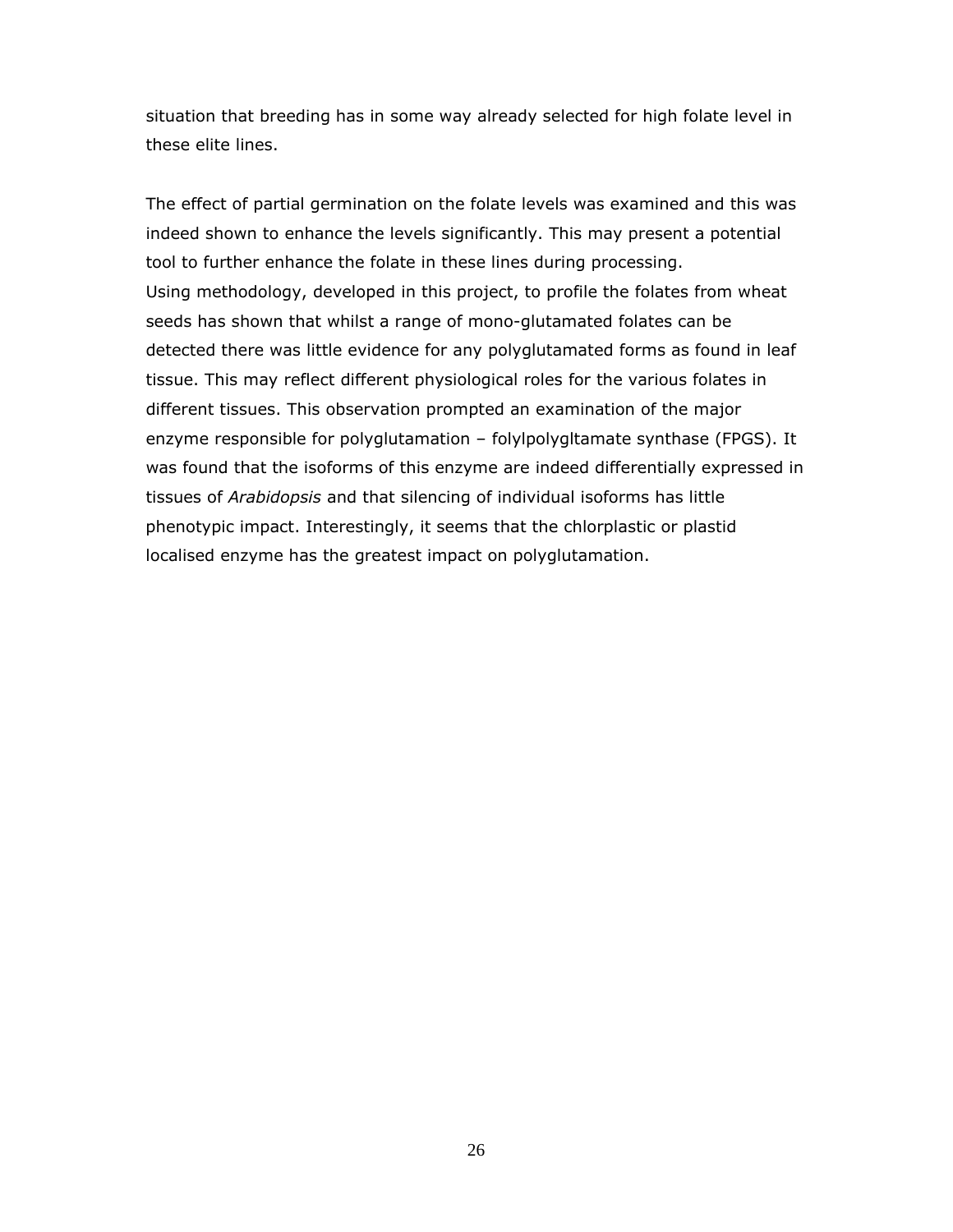## **REFERENCES**

- **Boddie A** *et al.,* **2000** Folate absorption in women with a history of neural tube defect-affected pregnancy. *American Journal of Clinical Nutrition*, 72: 154-158.
- **Brzozowska A** *et al***., 2004** First International Conference on Folates, Analysis, Bioavailability and Health: Book of Abstracts. Warsaw Agricultural University Press, Warsaw.
- **Cossins EA & Chen LF, 1997.** Folates and one-carbon metabolism in plants and fungi. *Phytochemistry,* 45: 437-452.
- **Diaz de la Garza R** *et al.,* **2007** Folate biofortification of tomato fruit. *Proceedings of the National Academy of Sciences,* 104: 4218-4222.
- **Finglas** *et al.,* **2003** Is there more to folates than neural-tube defects? *Proceedings of the Nutrition Society*, 62: 591-598.
- **Gregory, 2004** Dietary folate in a changing environment: Bioavailability, fortification, and requirements. *Journal of Food Science*, 69: 59-60.
- **Gregory J** *et al.,* **2005** Integrating the issues of folate bioavailability, intake and metabolism in the era of fortification. *Trends in Food Science and Technology*, 16: 229-240.
- **Hanson AD & Gregory JF, 2002.** Synthesis and turnover of folates in plants. *Current Opinion in Plant Biology,* 5: 244.
- **Holland B,** *et al***., 1991** Royal Society of C, Great Britain. Ministry of Agriculture F, Food *Vegetables, herbs and spices fifth supplement to McCance and Widdowson's the composition of foods [4th ed.]*. Cambridge, England: Royal Society of Chemistry and Ministry of Agriculture, Fisheries and Food.
- **Mayor S, 2005** UK report recommends fortification of flour with folate. *British Medical Journal*, 331, 1292.
- **Melse-Boonstra A et al., 2004.** Bioavailability of heptaglutamyl relative to monoglutamyl folic acid in healthy adults. *American Journal of Clinical Nutrition,* 79: 424-429.
- **Rebeille F** *et al.,* **2006a.** Methionine catabolism in *Arabidopsis* cells is initiated by a gamma-cleavage process and leads to s-methylcysteine and isoleucine syntheses. *Proceedings of the National Academy of Sciences of the United States of America,* 103: 15687-15692.
- **Rebeille F** *et al***., 2006b.** Folates in plants: Biosynthesis, distribution, and enhancement. *Physiologia Plantarum,* 126: 330-342.